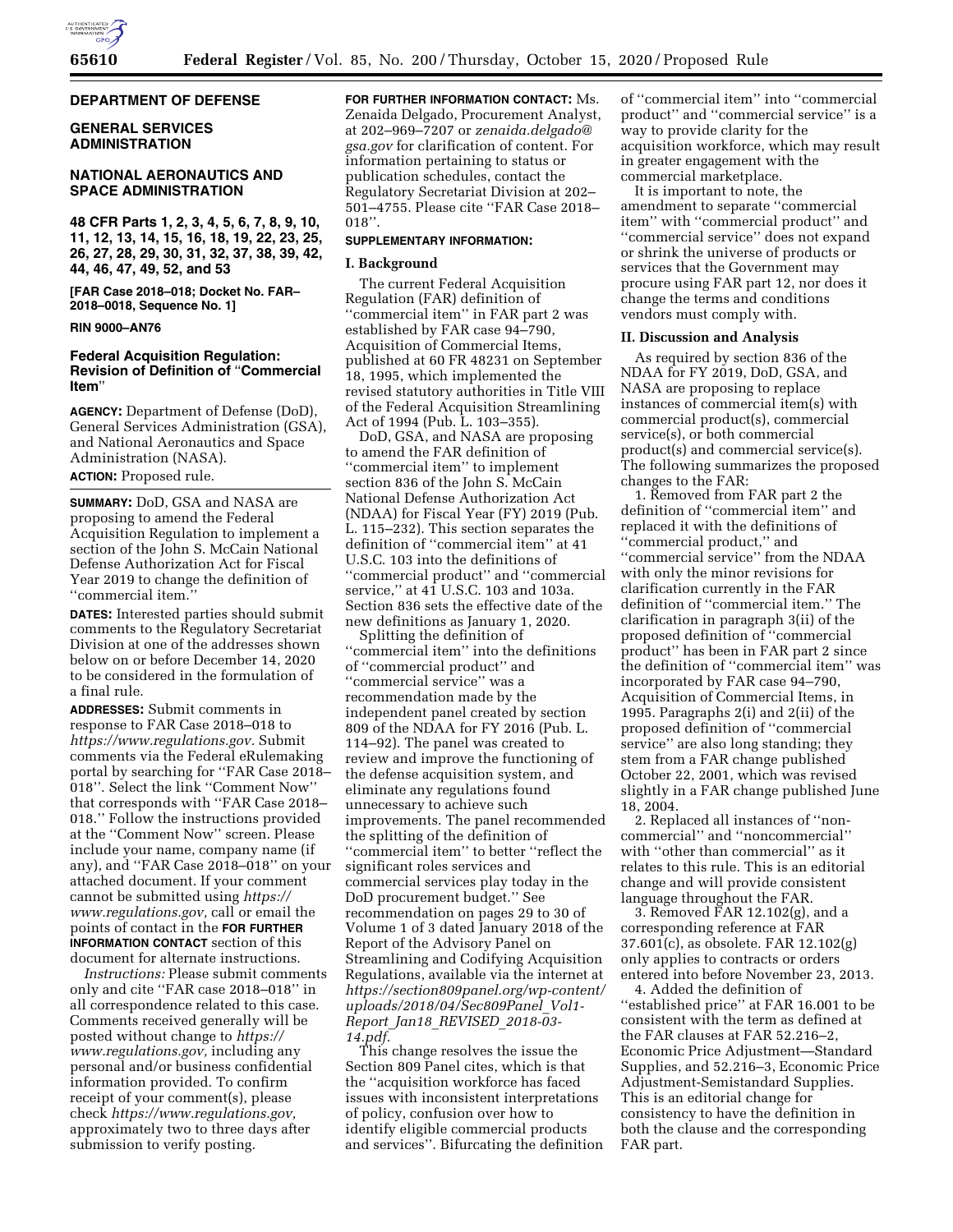5. Made conforming changes to cross references, and the following Standard Forms (SF): SF 294, Subcontracting Report for Individual Contracts; SF 1443, Contractor's Request for Progress Payment; and SF 1449, Solicitation/ Contract/Order for Commercial Items. These forms are managed by the FAR Council and were identified as containing the term ''commercial item.'' This rule proposes to replace each instance of the term with ''commercial product'' or ''commercial service'' as appropriate. Also minor editorial changes were made as needed throughout the FAR. These revisions do not impact terms and conditions of commercial contracts or how the Government procures commercial products or commercial services.

# **III. Applicability to Contracts at or Below the Simplified Acquisition Threshold (SAT) and for Commercial Items, Including Commercially Available Off-the-Shelf (COTS) Items**

This rule does not add any new solicitation provisions or contract clauses. This rule merely replaces the term ''commercial item(s)'' with ''commercial product(s),'' ''commercial service(s)," "commercial product(s) or commercial service(s),'' or ''commercial product(s) and commercial service(s)'' in the FAR including in part 52, as appropriate. It does not add any new burdens because the case does not add or change any requirements with which vendors must comply.

#### **IV. Executive Orders 12866 and 13563**

Executive Orders (E.O.s) 12866 and 13563 direct agencies to assess all costs and benefits of available regulatory alternatives and, if regulation is necessary, to select regulatory approaches that maximize net benefits (including potential economic, environmental, public health and safety effects, distributive impacts, and equity). E.O. 13563 emphasizes the importance of quantifying both costs and benefits, of reducing costs, of harmonizing rules, and of promoting flexibility. This rule is not a significant regulatory action and, therefore, was not subject to review under section 6(b) of E.O. 12866, Regulatory Planning and Review, dated September 30, 1993. This rule is not a major rule under 5 U.S.C. 804.

# **V. Executive Order 13771**

This rule is not subject to E.O. 13771, because this rule is not a significant regulatory action under E.O. 12866.

# **VI. Regulatory Flexibility Act**

DoD, GSA, and NASA do not expect this proposed rule to have a significant economic impact on a substantial number of small entities within the meaning of the Regulatory Flexibility Act, 5 U.S.C. 601, *et seq.* However, an Initial Regulatory Flexibility Analysis (IRFA) has been performed and is summarized as follows:

DoD, GSA, and NASA are proposing to amend the FAR to change the definition of "commercial item" by splitting it into the definitions of ''commercial product'' and ''commercial service.''

The objective is to implement section 836 of the John S. McCain NDAA for FY19 (Pub. L. 115–232). The legal basis for this rule is 40 U.S.C. 121(c), 10 U.S.C. chapter 137, and 51 U.S.C. 20113.

The proposed rule impacts all entities that do business with the Federal Government, including the over 327,458 small business registrants in the System for Award Management database. However, DoD, GSA, and NASA do not expect this proposed rule to have a significant economic impact on a substantial number of small entities because the rule is not implementing any requirements with which small entities must comply. This proposed rule splits the definition of ''commercial item'' into the definitions of ''commercial product'' and ''commercial service.'' These revisions do not impact terms and conditions of commercial contracts or how the Government procures commercial products or commercial services; it is merely editorial.

The proposed rule does not include additional, or change any existing, reporting or record keeping requirements. The rule does not duplicate, overlap, or conflict with any other Federal rules. There are no available alternatives to the proposed rule to accomplish the desired objective of the statute.

The Regulatory Secretariat Division has submitted a copy of the IRFA to the Chief Counsel for Advocacy of the Small Business Administration. A copy of the IRFA may be obtained from the Regulatory Secretariat Division. DoD, GSA and NASA invite comments from small business concerns and other interested parties on the expected impact of this rule on small entities.

DoD, GSA, and NASA will also consider comments from small entities concerning the existing regulations in subparts affected by this rule consistent with 5 U.S.C. 610. Interested parties must submit such comments separately and should cite 5 U.S.C. 610 (FAR Case 2018–018) in correspondence.

#### **VII. Paperwork Reduction Act**

The Paperwork Reduction Act (44 U.S.C. Chapter 35) does apply; however, the proposed changes to the FAR and the updates to the information collections do not impose new

information collection burden. The changes do not impose additional, or change any existing, information collection requirements to the paperwork burden previously approved under the following OMB Control Numbers: 9000–0007, Subcontracting Plans; 9000–0018, Certification Of Independent Price Determination, Contractor Code of Business Ethics and Conduct, and Preventing Personal Conflicts of Interest; 9000–0193, FAR Part 9 Responsibility Matters; 9000– 0097, Federal Acquisition Regulation Part 4 Requirements; 9000–0136, Commercial Item Acquisitions; 9000– 0034, Examination of Records by Comptroller General and Contract Audit; 9000–0013, Certified Cost or Pricing Data and Data Other Than Certified Cost or Pricing Data; 9000– 0048, Authorized Negotiators and Integrity of Unit Prices; 9000–0010, Progress Payments, SF 1443; 9000–0024, Buy American, Trade Agreements, and Duty-Free Entry; 9000–0061, Transportation Requirements; 9000– 0068, Economic Price Adjustment; 9000–0070, Payments; 9000–0138, Contract Financing; 9000–0188, Combating Trafficking in Persons; 9000– 0197, Use of Products and Services of Kaspersky Lab; 9000–0198, Violations of Arms Control Treaties or Agreements; and 1615–0092, E-Verify Program.

**List of Subjects in 48 CFR Parts 1, 2, 3, 4, 5, 6, 7, 8, 9, 10, 11, 12, 13, 14, 15, 16, 18, 19, 22, 23, 25, 26, 27, 28, 29, 30, 31, 32, 37, 38, 39, 42, 44, 46, 47, 49, 52, and 53** 

Government procurement.

# **William F. Clark,**

*Director, Office of Government-wide Acquisition Policy, Office of Acquisition Policy, Office of Government-wide Policy.* 

Therefore, DoD, GSA, and NASA are proposing to amend 48 CFR parts 1, 2, 3, 4, 5, 6, 7, 8, 9, 10, 11, 12, 13, 14, 15, 16, 18, 19, 22, 23, 25, 26, 27, 28, 29, 30, 31, 32, 37, 38, 39, 42, 44, 46, 47, 49, 52, and 53 as set forth below:

■ 1. The authority citation for 48 CFR parts 1, 2, 3, 4, 5, 6, 7, 8, 9, 10, 11, 12, 13, 14, 15, 16, 18, 19, 22, 23, 25, 26, 27, 28, 29, 30, 31, 32, 37, 38, 39, 42, 44, 46, 47, 49, 52, and 53 continues to read as follows:

**Authority:** 40 U.S.C. 121(c); 10 U.S.C. chapter 137; and 51 U.S.C. 20113.

### **PART 1—FEDERAL ACQUISITION REGULATIONS SYSTEM**

#### **1.102 [Amended]**

■ 2. Amend section 1.102 by removing from paragraph (b)(1)(i) ''commercial products and services;'' and adding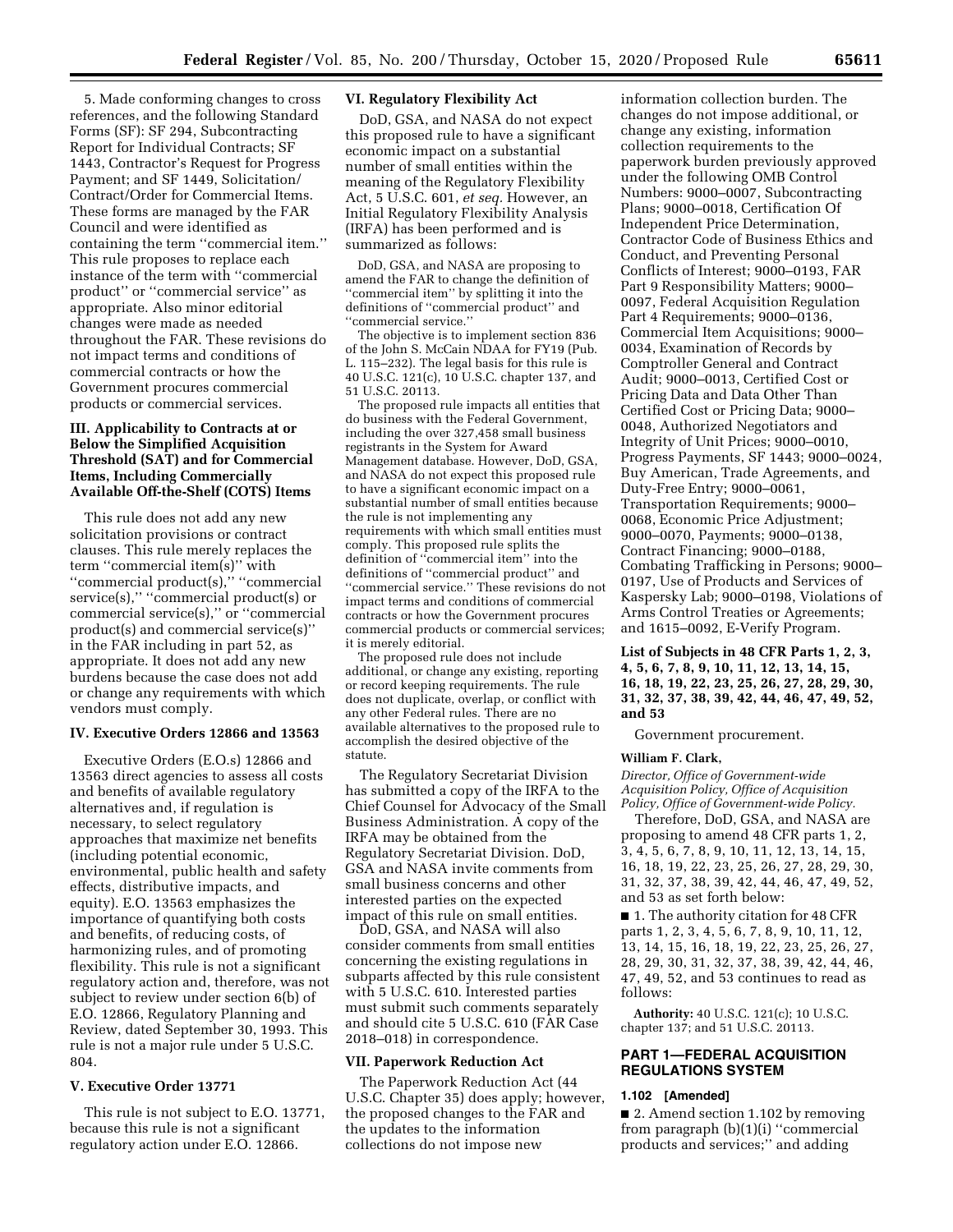''commercial products and commercial services;" in its place.

#### **1.102–2 [Amended]**

■ 3. Amend section 1.102–2 by removing from paragraph (a)(4) ''commercial products and services'' and adding ''commercial products and commercial services'' in its place.

# **PART 2—DEFINITIONS OF WORDS AND TERMS**

■ 4. Amend section 2.101 in paragraph  $(b)(2)$  by-

■ a. In the defined term "Biobased product'' removing ''commercial or industrial product'' and adding ''commercial product or industrial product'' in its place;

■ b. In the defined term ''Commercial component'' removing ''commercial item'' and adding ''commercial product'' in its place;

■ c. In the defined term "Commercial computer software'' removing ''commercial item'' and adding ''commercial product or commercial service'' in its place.

■ d. Removing the defined term ''Commercial item'';

■ e. In the defined term "Commercially available off-the-shelf (COTS) item'' removing in paragraph (1)(i) ''commercial item'', and ''definition in this section'' and adding ''commercial product'' and ''definition of ''commercial product'' in this section'' in their places, respectively; and ■ f. Adding the defined terms ''Commercial product'' and

''Commercial service'' in alphabetical order to read as follows:

#### **2.101 Definitions.**

- \* \* \* \* \*
	- (b) \* \* \*
	- $\binom{2}{2}$  \* \* \*

*Commercial product* means— (1) A product, other than real property, that is of a type customarily used by the general public or by nongovernmental entities for purposes other than governmental purposes,

and— (i) Has been sold, leased, or licensed to the general public; or

(ii) Has been offered for sale, lease, or license to the general public;

(2) A product that evolved from a product described in paragraph (1) of this definition through advances in technology or performance and that is not yet available in the commercial marketplace, but will be available in the commercial marketplace in time to satisfy the delivery requirements under a Government solicitation;

(3) A product that would satisfy a criterion expressed in paragraphs (1) or (2) of this definition, except for—

(i) Modifications of a type customarily available in the commercial marketplace; or

(ii) Minor modifications of a type not customarily available in the commercial marketplace made to meet Federal Government requirements. ''Minor modifications'' means modifications that do not significantly alter the nongovernmental function or essential physical characteristics of an item or component, or change the purpose of a process. Factors to be considered in determining whether a modification is minor include the value and size of the modification and the comparative value and size of the final product. Dollar values and percentages may be used as guideposts, but are not conclusive evidence that a modification is minor;

(4) Any combination of products meeting the requirements of paragraphs (1), (2), or (3) of this definition that are of a type customarily combined and sold in combination to the general public;

(5) A product, or combination of products, referred to in paragraphs (1) through (4) of this definition, even though the product, or combination of products, is transferred between or among separate divisions, subsidiaries, or affiliates of a contractor; or

(6) A nondevelopmental item, if the procuring agency determines the product was developed exclusively at private expense and sold in substantial quantities, on a competitive basis, to multiple State and local governments or to multiple foreign governments.

*Commercial service* means— (1) Installation services, maintenance services, repair services, training services, and other services if—

\* \* \* \* \*

(i) Such services are procured for support of a commercial product as defined in this section, regardless of whether such services are provided by the same source or at the same time as the commercial product; and

(ii) The source of such services provides similar services contemporaneously to the general public under terms and conditions similar to those offered to the Federal Government;

(2) Services of a type offered and sold competitively in substantial quantities in the commercial marketplace based on established catalog or market prices for specific tasks performed or specific outcomes to be achieved and under standard commercial terms and conditions. For purposes of these services—

(i) *Catalog price* means a price included in a catalog, price list,

schedule, or other form that is regularly maintained by the manufacturer or vendor, is either published or otherwise available for inspection by customers, and states prices at which sales are currently, or were last, made to a significant number of buyers constituting the general public; and

(ii) *Market prices* means current prices that are established in the course of ordinary trade between buyers and sellers free to bargain and that can be substantiated through competition or from sources independent of the offerors;

(3) A service referred to in paragraphs (1) or (2) of this definition, even though the service is transferred between or among separate divisions, subsidiaries, or affiliates of a contractor.

\* \* \* \* \*

# **PART 3—IMPROPER BUSINESS PRACTICES AND PERSONAL CONFLICTS OF INTEREST**

### **3.104–1 [Amended]**

■ 5. Amend section 3.104–1 by removing from the defined term ''Contractor bid or proposal information'' in paragraph (1) ''10 U.S.C. 2306a(h)'' and ''41 U.S.C. 3501(a)(2)'' and adding ''10 U.S.C. 2306a(h)(1)'' and ''41 U.S.C. 3501(a)(1)'' in their places, respectively. ■ 6. Amend section 3.104–9 by revising the introductory text to read as follows:

#### **3.104–9 Contract clauses.**

In solicitations and contracts that exceed the simplified acquisition threshold, other than those for commercial products or commercial services, insert the clauses at—

\* \* \* \* \*

# **3.404 [Amended]**

■ 7. Amend section 3.404 by removing ''commercial items'' and adding ''commercial products or commercial services'' in its place.

■ 8. Amend section 3.502–2 by revising paragraph (i) to read as follows:

### **3.502–2 Subcontractor kickbacks.**

\* \* \* \* \* (i) Requires each contracting agency to include in each prime contract, other than for commercial products or commercial services, exceeding \$150,000, a requirement that the prime contractor shall—

\* \* \* \* \*

## **3.502–3 [Amended]**

■ 9. Amend section 3.502–3 by removing ''commercial items'' and adding ''commercial products or commercial services'' in its place.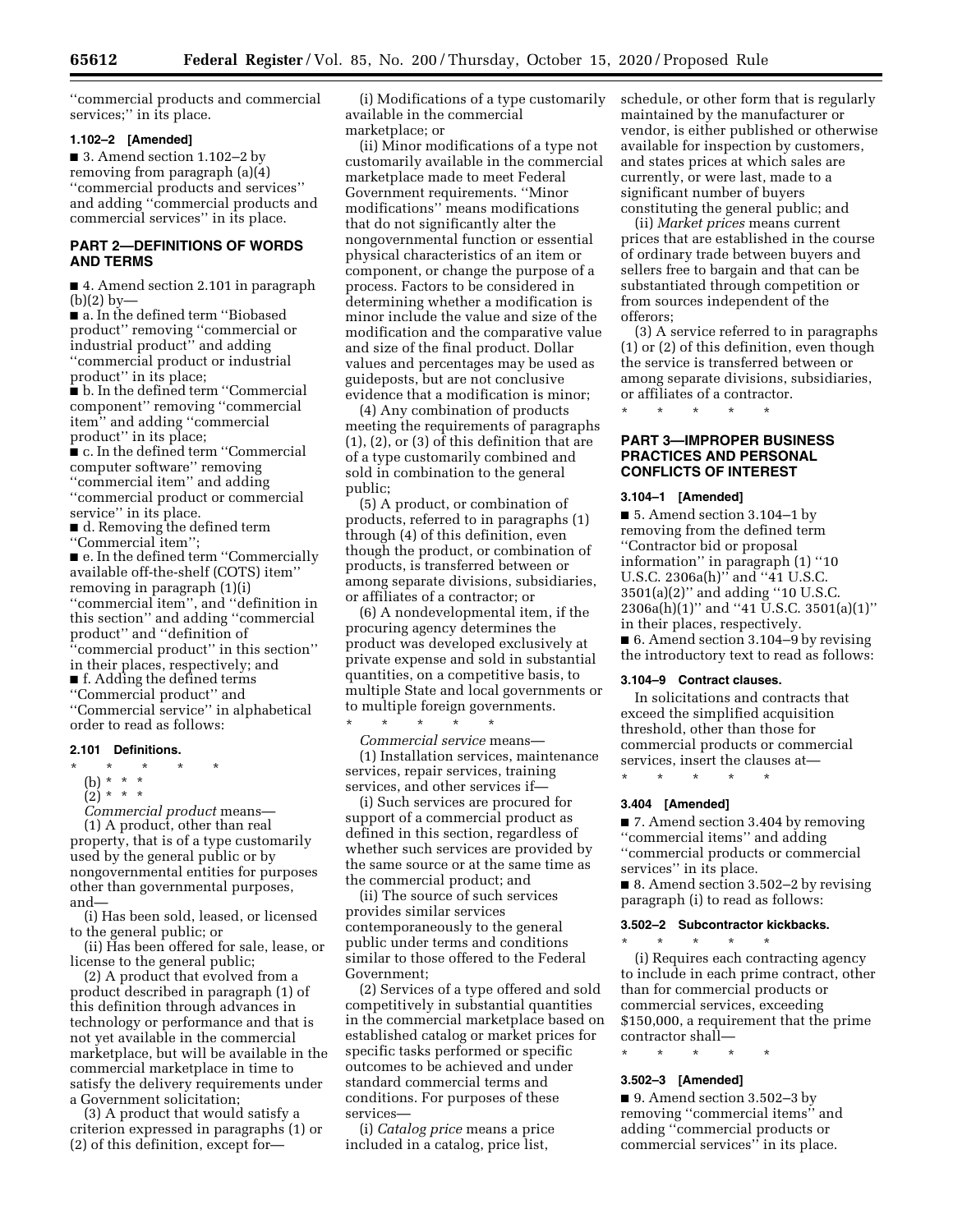## **3.503–2 [Amended]**

■ 10. Amend section 3.503–2 by removing ''commercial items'' and adding ''commercial products or commercial services'' in its place.

### **3.1004 [Amended]**

■ 11. Amend section 3.1004 by removing from paragraph (b)(1) ''commercial item'' and adding ''commercial product or commercial service'' in its place.

# **PART 4—ADMINISTRATIVE AND INFORMATION MATTERS**

### **4.203 [Amended]**

■ 12. Amend section 4.203 by removing from paragraph (a) ''Commercial Items'' and adding ''Commercial Products and Commercial Services'' in its place.

### **4.605 [Amended]**

■ 13. Amend section 4.605 by removing from paragraph (b) "Commercial Items" and adding ''Commercial Products and Commercial Services'' in its place.

# **4.1103 [Amended]**

■ 14. Amend section 4.1103 by removing from paragraph (a)(3) ''Commercial Items'' and adding ''Commercial Products and Commercial Services'' in its place.

# **4.1201 [Amended]**

■ 15. Amend section 4.1201 by removing from paragraph (d) ''commercial items'' and adding ''commercial products or commercial services'' in its place.

# **4.1202 [Amended]**

■ 16. Amend section 4.1202 by removing from paragraph (a) ''commercial item solicitations'' and adding ''solicitations for commercial products or commercial services'' in its place.

# **4.1902 [Amended]**

■ 17. Amend section 4.1902 by removing from text ''commercial items'' and adding ''commercial products or commercial services,'' in its place.

# **PART 5—PUBLICIZING CONTRACT ACTIONS**

# **5.202 [Amended]**

■ 18. Amend section 5.202 by removing from paragraph (a)(10) ''commercial items'' and adding ''commercial products'' in its place.

# **5.203 [Amended]**

■ 19. Amend section 5.203 by removing from paragraphs (a), (b), and (c) ''commercial items'' and adding ''commercial products or commercial services'' in their places, respectively.

# **PART 6—COMPETITION REQUIREMENTS**

### **6.001 [Amended]**

■ 20. Amend section 6.001 by removing from paragraph (a) ''commercial items'' and adding ''commercial products or commercial services'' in its place.

# **6.302–5 [Amended]**

■ 21. Amend section 6.302–5 by removing from paragraph (a)(2)(ii) ''commercial item'' and adding ''commercial product''; and removing from paragraph (c)(3) ''brand-name commercial items'' and adding ''brand name commercial products'' in their places, respectively.

■ 22. Amend section 6.502 by—

■ a. Revising paragraph (a);

■ b. Removing from paragraph (b)(1)(i) ''commercial items'' and adding ''commercial products and commercial services'' in its place;

■ c. Removing from paragraph (b)(1)(iv) ''commercial items or'' and adding ''commercial products or commercial services, or restricting'' in its place;

■ d. Removing from paragraph (b)(2)(ii) ''commercial items'' and adding ''commercial products and commercial services'' in its place; and

 $\blacksquare$  e. Removing from paragraphs (b)(2)(v) and (b)(2)(vi) ''commercial items'' and adding ''commercial products, commercial services,'' in their places, respectively.

The revised text reads as follows:

# **6.502 Duties and responsibilities.**

(a) Agency and procuring activity advocates for competition are responsible for—

(1) Promoting the acquisition of commercial products and commercial services;

(2) Promoting full and open competition;

(3) Challenging requirements that are not stated in terms of functions to be performed, performance required or essential physical characteristics; and

(4) Challenging barriers to the acquisition of commercial products and commercial services; and full and open competition such as unnecessarily restrictive statements of work, unnecessarily detailed specifications, and unnecessarily burdensome contract clauses.

\* \* \* \* \*

# **PART 7—ACQUISITION PLANNING**

# **7.102 [Amended]**

■ 23. Amend section 7.102 by removing from paragraph (a)(1) ''commercial items or, to the extent that commercial items suitable'' and adding ''commercial products or commercial services, or to the extent that commercial products suitable'' in its place.

# **7.103 [Amended]**

■ 24. Amend section 7.103 by removing from paragraph (b) ''commercial items, or to the extent that commercial items suitable'' and adding ''commercial products or commercial services, or to the extent that commercial products suitable'' in its place.

# **7.105 [Amended]**

■ 25. Amend section 7.105 by removing from paragraph (b)(14)(i) ''commercial items'' and adding ''commercial products or commercial services'' in its place.

# **PART 8—REQUIRED SOURCES OF SUPPLIES AND SERVICES**

# **8.402 [Amended]**

■ 26. Amend section 8.402 by ■ a. Removing from paragraph (a) ''commercial supplies and services'' and adding ''commercial supplies and commercial services'' in its place; and ■ b. Removing from paragraph (f)(1) ''commercial items (part 12),'' and adding ''commercial products or commercial services (part 12)," in its place.

# **PART 9—CONTRACTOR QUALIFICATIONS**

# **9.106–1 [Amended]**

■ 27. Amend section 9.106–1 by removing from paragraph (a) ''commercial items'' and adding ''commercial products or commercial services'' in its place.

### **9.109–5 [Amended]**

■ 28. Amend section 9.109–5 by removing from the text ''commercial items'' and adding ''commercial products or commercial services'' in its place.

# **9.405–2 [Amended]**

■ 29. Amend section 9.405–2 by removing from paragraph (b) ''commercial items'' and adding ''commercial products'' in its place.

# **PART 10—MARKET RESEARCH**

■ 30. Amend section 10.001 by-■ a. Removing from paragraph (a)(2)(v) ''for a noncommercial item'' and adding ''for other than a commercial product or commercial service'' in its place;

■ b. Removing from paragraph (a)(3)(ii) ''commercial items or, to the extent commercial items suitable'' and adding ''commercial products or commercial services, or, to the extent commercial products suitable'' in its place;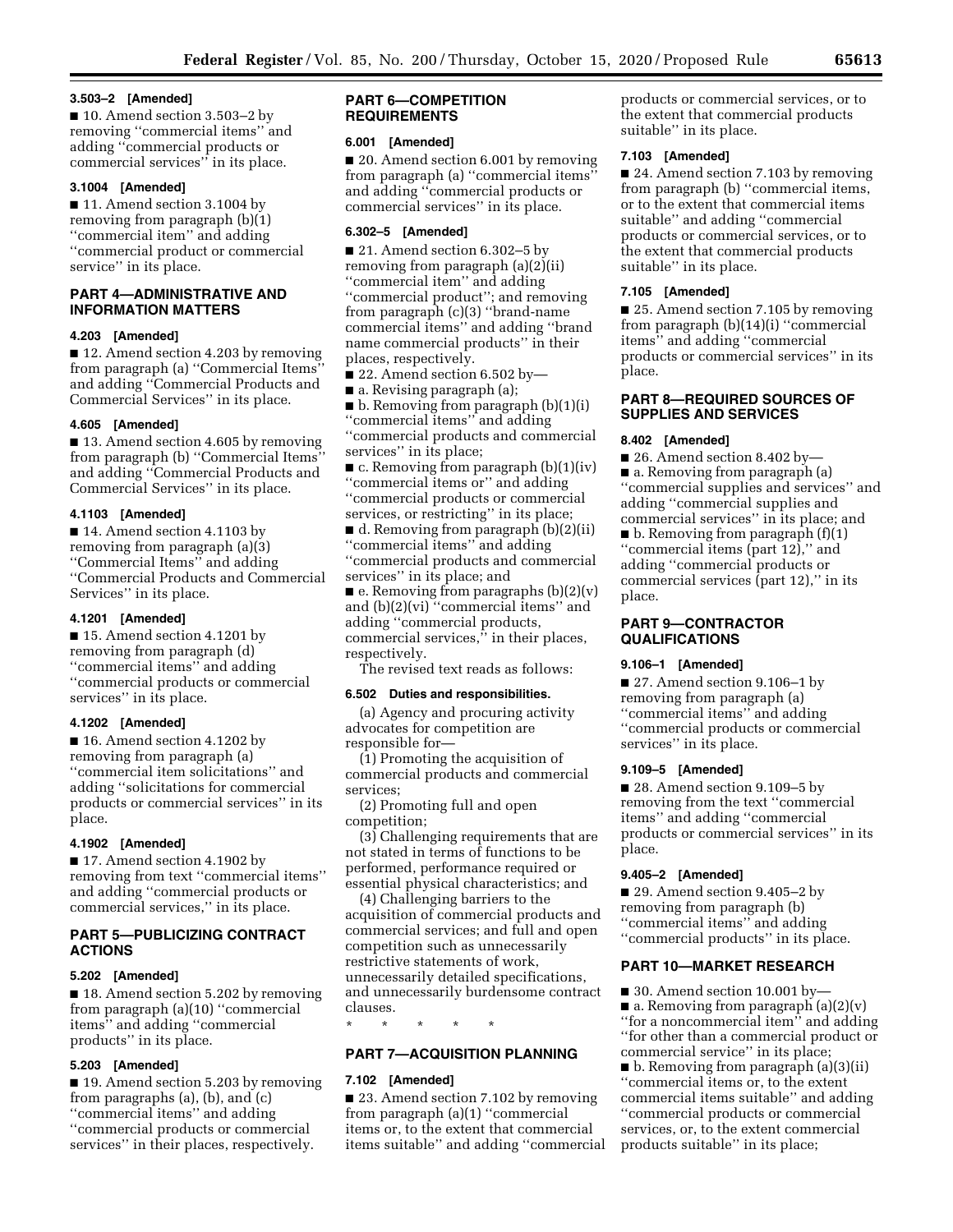■ c. Removing from paragraph (a)(3)(iii) ''commercial items'' and adding ''commercial products'' in its place;

■ d. Removing from paragraph (a)(3)(iv) ''commercial items'' and adding ''commercial products or commercial services'' in its place; and ■ e. Revising paragraph (d) to read as follows:

# **10.001 Policy.**

\* \* \* \* \* (d) In accordance with section 826 of Public Law 110–181, see 10.003 for the requirement for a prime contractor to perform market research in contracts in excess of \$5.5 million, other than contracts for the acquisition of commercial products or commercial services.

#### **10.002 [Amended]**

■ 31. Amend section 10.002 by— ■ a. Removing from paragraph (b) ''commercial items'' and adding ''commercial products, commercial services,'' in its place;

■ b. Removing from paragraph (b)(1) ''item'' and adding ''product or service'' in its place;

■ c. Removing from paragraphs  $(b)(1)(i)(A), (B),$  and  $(C)$  "Items" and adding ''Products or services'' in their places;

■ d. Removing from paragraph (b)(1)(ii) ''items'' and adding ''products or services'' in its place;

■ e. Removing from paragraph (c) ''indicates commercial'' and ''permit commercial'' and adding ''indicates commercial products, commercial services,'' and ''permit commercial products, commercial services,'' in their places, respectively; and

■ f. Removing from paragraph (d)(1) ''item or'' and ''commercial item'' and adding ''product or'' and ''commercial product or commercial service'' in their places, respectively.

■ 32. Amend section 10.003 by revising the text to read as follows:

#### **10.003 Contract clause.**

The contracting officer shall insert the clause at 52.210–1, Market Research, in solicitations and contracts over \$5.5 million, other than solicitations and contracts for the acquisition of commercial products or commercial services.

# **PART 11—DESCRIBING AGENCY NEEDS**

#### **11.002 [Amended]**

■ 33. Amend section 11.002 by– ■ a. Removing from paragraph (a)(2)(ii) ''commercial items, or, to the extent that commercial items suitable'' and adding ''commercial products or commercial

services, or, to the extent that commercial products suitable'' in its place;

■ b. Removing from paragraph (a)(2) (iii) and (a)(2)(iv) ''commercial items'' and adding ''commercial products, commercial services,'' in their places; and

 $\blacksquare$  c. Removing from paragraph (a)(2)(v) ''commercial items or,'' and ''commercial items suitable'' and adding ''commercial products or commercial services or'' and ''commercial products suitable'' in their places, respectively.

# **11.302 [Amended]**

 $\blacksquare$  34. Amend section 11.302 by-■ a. Removing from paragraph (b)(1) ''acquiring other'' and ''commercial items'' and adding ''acquiring products other'' and ''commercial products as defined in 2.101'' in their places, respectively:

■ b. Removing from paragraph (b)(2) ''commercial items'' and ''the item'' and adding ''commercial products'' and ''the product'' in their places, respectively; and

 $\blacksquare$  c. Removing from paragraph  $(c)(1)$ ''commercial items'' and adding ''commercial products'' in its place.

## **11.304 [Amended]**

■ 35. Amend section 11.304 by removing from the text ''commercial items'' and adding ''commercial products'' in its place.

# **PART 12—ACQUISITION OF COMMERCIAL ITEMS**

■ 36. Amend the part heading by removing ''COMMERCIAL ITEMS'' and adding ''COMMERCIAL PRODUCTS AND COMMERCIAL SERVICES'' in its place.

# **12.000 [Amended]**

■ 37. Amend section 12.000 by— ■ a. In the first sentence removing ''commercial items'' and adding ''commercial products, including commercial components, and commercial services'' in its place; and ■ b. In the second sentence removing ''commercial items'' and ''commercial items and components'' and adding ''commercial products and commercial services'' (twice) in their places, respectively.

#### **12.001 [Amended]**

■ 38. Amend section 12.001 by removing from the defined term ''Subcontract'' ''commercial items'' and adding ''commercial products or commercial services'' in its place.

# **12.101 [Amended]**

■ 39. Amend section 12.101 by removing from paragraphs (a), (b), and (c) ''commercial items'' and adding ''commercial products, commercial services,'' in their places.

#### **12.102 [Amended]**

 $\blacksquare$  40. Amend section 12.102 by—

■ a. Removing from paragraph (a) "the definition of commercial items'' and adding ''the definitions of ''commercial product'' or ''commercial service'''' in its place;

■ b. Removing from paragraph (c) ''commercial items'' (twice) and adding ''commercial products or commercial services'' in their places;

■ c. Removing from paragraph (d) ''commercial item'' and adding ''commercial product'' in its place;

■ d. Removing from paragraphs (e) and (f)(1) ''commercial items'' and adding ''commercial products or commercial services'' in their places;

 $\blacksquare$  e. Removing from paragraph  $(f)(2)$  "for an item'' and ''commercial item'' (twice) and adding ''for a product'' and ''commercial product or commercial service'' (twice) in their places, respectively; and removing from paragraph (f)(2)(i) ''see Subpart 30.2'' and adding ''see subpart 30.2'' in its place; and

■ f. Removing paragraph (g).

#### **12.103 [Amended]**

■ 41. Amend section 12.103 by removing from the text ''commercial items'' and ''12.504);'' and adding ''commercial products'' and ''12.504).'' in their places, respectively.

■ 42. Amend the subpart heading of 12.2 by removing ''Commercial Items'' and adding ''Commercial Products and Commercial Services'' in its place.

#### **12.201 [Amended]**

■ 43. Amend section 12.201 by removing ''commercial items'' (twice) and adding ''commercial products and commercial services'' (twice) in their places.

#### **12.202 [Amended]**

- 44. Amend section 12.202 by—
- a. Removing from paragraph (a)
- ''commercial items'' and adding

''commercial products and commercial services'' in its place;

■ **b**. Removing from the first sentence of paragraph (b) ''commercial items'' and ''products or services'' and adding ''commercial products or commercial services'' and ''products or commercial services'' in their places, respectively; and

■ c. Removing from the second sentence of paragraph (b) ''commercial item'' and ''type of product or service'' and adding ''commercial product or commercial service'' and ''type of commercial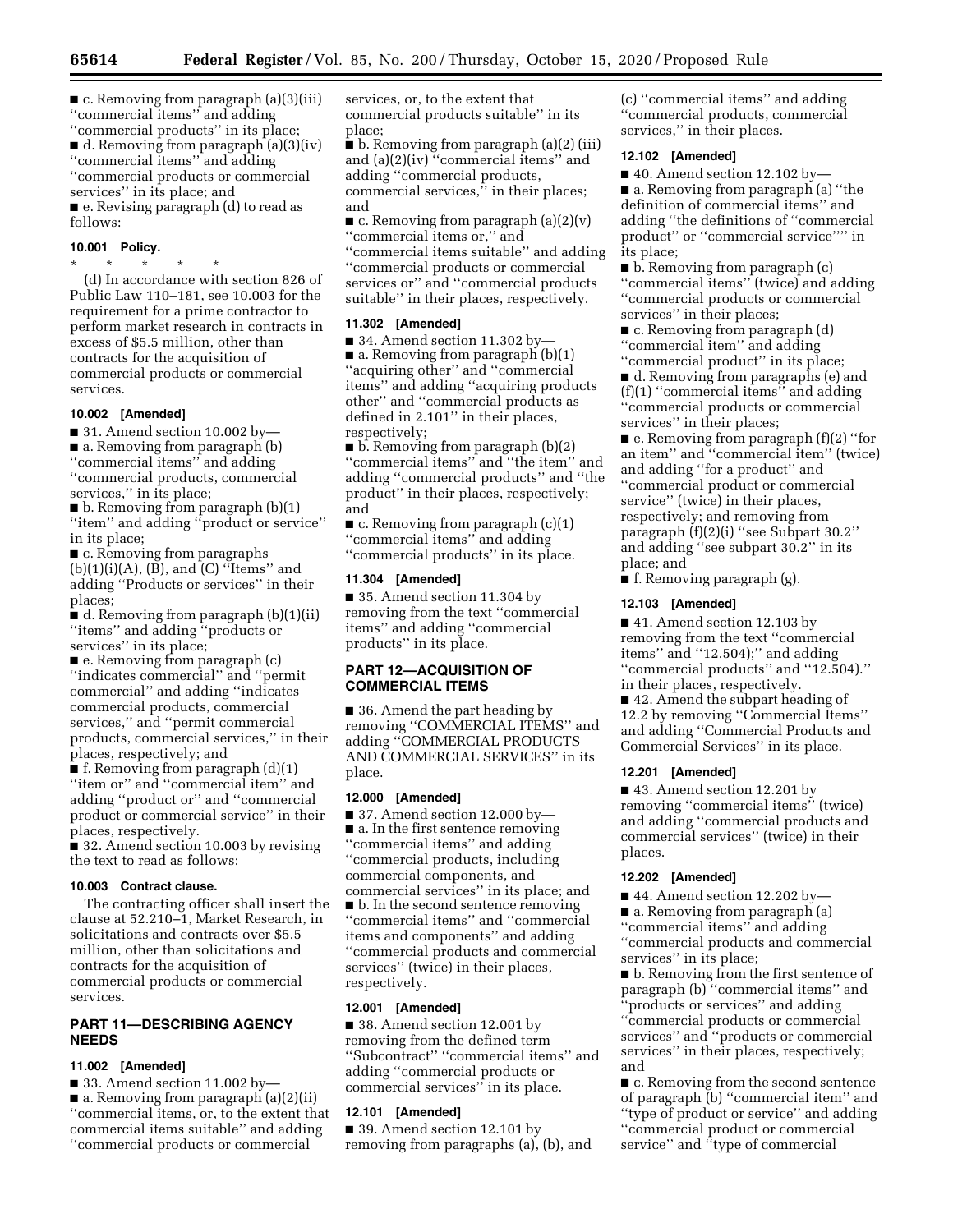product or commercial service'' in their places, respectively.

# **12.203 [Amended]**

■ 45. Amend section 12.203 by removing from the text ''commercial items'' (three times) and adding ''commercial products and commercial services'' and ''commercial products or commercial services'' (twice) in their places, respectively.

# **12.204 [Amended]**

■ 46. Amend section 12.204 by removing from paragraph (a) ''Commercial Items'' and adding ''Commercial Products and Commercial Services'' in its place.

### **12.205 [Amended]**

 $\blacksquare$  47. Amend section 12.205 by— ■ a. Removing from the first sentence of paragraph (a) ''product''; and removing from the second sentence of paragraph (a) ''product literature from offerors of commercial items'' and adding ''product or service literature from offerors of commercial products or commercial services'' in its place;

■ b. Removing from the first sentence of paragraph (b) ''more than one product'' and ''commercial items'' and adding ''multiple offers'' and ''commercial products or commercial services'' in their places, respectively; and removing from the second sentence of paragraph (b) ''product as a separate offer'' and adding ''offer separately'' in its place; and

■ c. Removing from paragraph (c) ''commercial items'' and adding ''commercial products or commercial services'' in its place.

### **12.206 [Amended]**

■ 48. Amend section 12.206 by removing from the text ''commercial items'' and adding ''commercial products and commercial services'' in its place.

### **12.207 [Amended]**

■ 49. Amend section 12.207 by removing from paragraphs (a) and (e) ''commercial items'' and adding ''commercial products or commercial services'' in their places.

■ 50. Revise section 12.208 to read as follows:

### **12.208 Contract quality assurance.**

Contracts for commercial products shall rely on contractors' existing quality assurance systems as a substitute for Government inspection and testing before tender for acceptance unless customary market practices for the commercial product being acquired include in-process inspection. Any inprocess inspection by the Government

shall be conducted in a manner consistent with commercial practice. The Government shall rely on the contractor to accomplish all inspection and testing needed to ensure that commercial services acquired conform to contract requirements before they are tendered to the Government.

# **12.209 [Amended]**

■ 51. Amend section 12.209 by removing from the text ''commercial items'' and ''Commercial item'' and adding ''commercial products and commercial services'' and ''Commercial product and commercial service'' in their places, respectively.

# **12.210 [Amended]**

■ 52. Amend section 12.210 by removing from the text ''commercial items'' and adding ''commercial products and commercial services'' in its place.

### **12.211 [Amended]**

■ 53. Amend section 12.211 by removing from the text ''commercial item'' and ''commercial items'' (twice) and adding ''commercial product'' and ''commercial products'' (twice) in their places, respectively.

### **12.214 [Amended]**

 $\blacksquare$  54. Amend section 12.214 by-

■ a. Removing from the first sentence ''commercial items'' and adding ''commercial products or commercial services'' in its place;

■ b. Removing from the second sentence ''See 48 CFR 30.201–1'' and

''commercial items'' and adding ''See 30.201–1'' and ''commercial products or commercial services'' in their places, respectively; and

■ c. Removing from the last sentence ''in 48 CFR 30.201'' and adding ''in 30.201'' in its place.

■ 55. Amend the subpart heading of 12.3 by removing ''Commercial Items'' and adding ''Commercial Products and Commercial Services'' in its place.

# **12.300 [Amended]**

■ 56. Amend section 12.300 by removing the text ''commercial items'' and adding ''commercial products and commercial services'' in its place.

### **12.301 [Amended]**

 $\blacksquare$  57. Amend section 12.301 by— ■ a. Removing from the heading ''commercial items'' and adding ''commercial products and commercial services'' in its place;

■ b. Removing from the introductory text of paragraph (a) and from paragraph (a)(1) ''commercial items'' and adding ''commercial products or commercial services'' in their places, respectively;

■ c. Removing from paragraph (b) ''commercial items'' (twice) and adding ''commercial products or commercial services'' in their places;

■ d. Removing from paragraphs (b)(1) and (2) ''*Commercial Items*'' and ''commercial items'' and adding ''*Commercial Products and Commercial Services*'' and ''commercial products or commercial services'' in their places; and removing from the third sentence of (b)(2) ''Subpart 1.4'' and adding ''subpart 1.4'' in its place;

■ e. Removing from paragraph (b)(3) ''*Commercial Items*'' and adding ''*Commercial Products and Commercial Services*'' in its place;

■ f. Removing from paragraphs (b)(4) ''*Commercial Items*'', ''commercial items'' (twice) and ''Part 15'' and adding ''*Commercial Products and Commercial Services*'', ''commercial products or commercial services'' (twice) and ''part 15'' in their places, respectively;

 $\blacksquare$  g. Removing from paragraph (c)(1) ''Commercial Items'' and ''commercial items'' and adding ''Commercial Products and Commercial Services'' and ''commercial products or commercial services'' in their places, respectively;

■ h. Removing from paragraph (d) ''commercial items'' (twice) and adding ''commercial products or commercial services'' in their places, respectively; and

■ i. Removing from paragraph (f) ''commercial items'' and adding ''commercial products or commercial services'' in its place.

### **12.302 [Amended]**

 $\blacksquare$  58. Amend section 12.302 by-

■ a. Removing from the heading ''commercial items'' and adding ''commercial products and commercial services'' in its place;

■ b. Removing from paragraph (a)

''commercial items'' (twice) and ''Commercial Items'' (twice) and adding ''commercial products and commercial services'' (twice) and ''Commercial

Products and Commercial Services'' (twice) in their places, respectively; ■ c. Removing from paragraph (b) ''*Commercial Items*'' and ''Commercial Items'' and adding ''*Commercial* 

*Products and Commercial Services*'' and ''Commercial Products and Commercial Services'' in their places, respectively; and

■ d. Removing from paragraph (c) ''commercial items'' and adding ''commercial products or commercial services'' in its place.

### **12.303 [Amended]**

■ 59. Amend section 12.303 by-

■ a. Removing from the introductory text ''commercial items'' and adding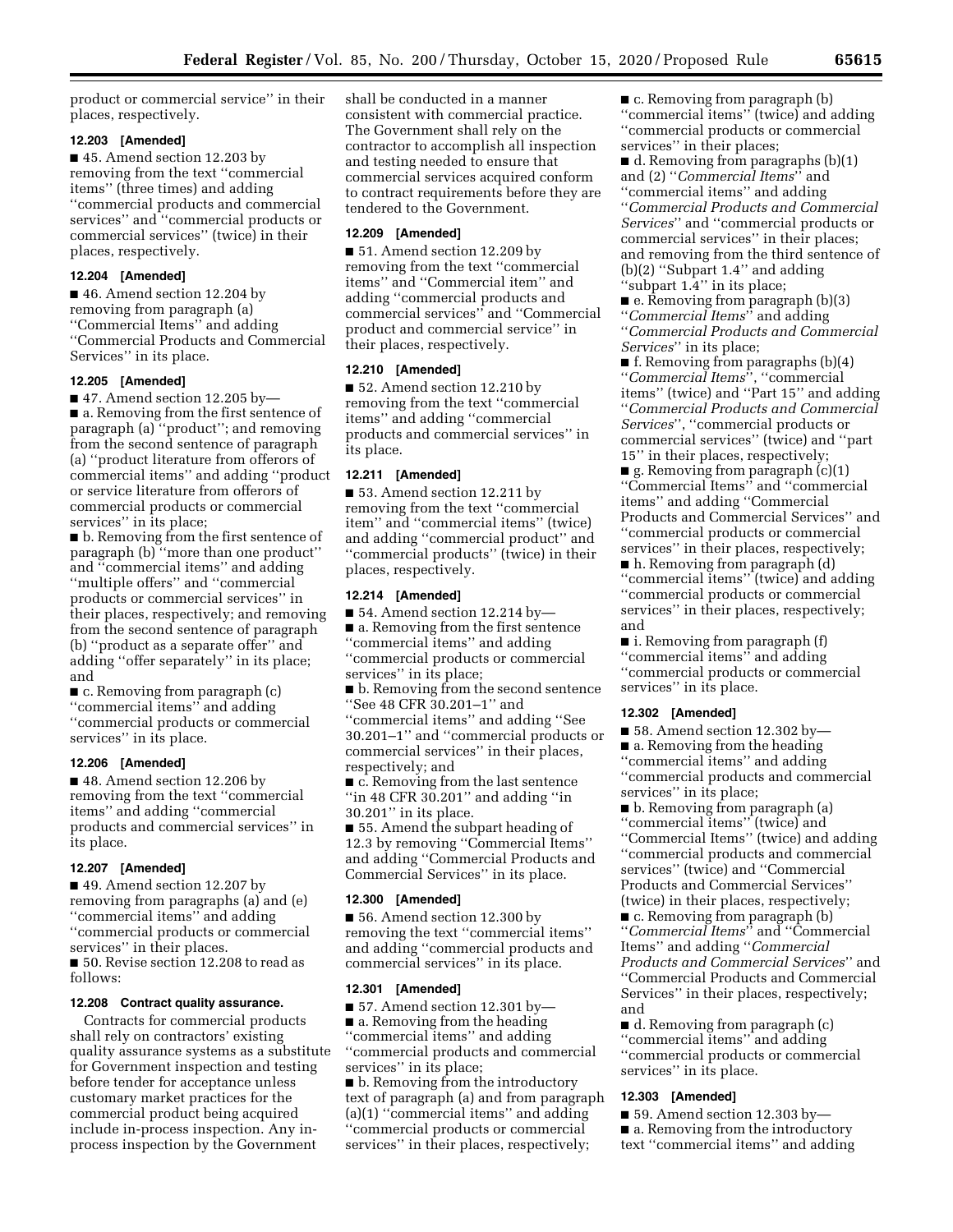''commercial products or commercial services'' in its place;

■ b. Removing from paragraph (c)(1) ''Commercial Items'' and adding ''Commercial Products and Commercial Services'' in its place;

■ c. Removing from paragraph (c)(3) ''and Executive Orders'' and adding ''or Executive Orders—Commercial Products and Commercial Services'' in its place; and

 $\blacksquare$  d. Removing from paragraphs (e)(1), (e)(3), and (e)(4) ''Commercial Items'' and adding ''Commercial Products and Commercial Services'' in their places, respectively.

■ 60. Amend subpart 12.4 by removing from the heading ''Commercial Items'' and adding ''Commercial Products and Commercial Services'' in its place.

### **12.401 [Amended]**

■ 61. Amend section 12.401 by— ■ a. Removing from paragraph (a) ''Commercial Items'' and adding ''Commercial Products and Commercial Services'' in its place; and

■ b. Removing from paragraph (b) ''commercial items'' and adding ''commercial products or commercial services'' in its place.

## **12.402 [Amended]**

■ 62. Amend 12.402 by-

■ a. Removing from paragraph (a) ''commercial item'' and ''commercial items'' (twice) and adding ''commercial product or commercial service'' and ''commercial products or commercial services'' (twice) in their places, respectively;

■ b. Removing from paragraph (b) ''complex commercial items or commercial items used'' and adding ''complex commercial products or commercial services, or commercial products or commercial services used'' in its place; and

■ c. Removing from paragraph (c) ''commercial items'' and adding ''commercial products or commercial services'' in its place.

### **12.403 [Amended]**

■ 63. Amend section 12.403 by removing from paragraphs (a), (b), and (d) ''commercial items'' (four times) and adding ''commercial products or commercial services'' (four times) in their places, respectively.

#### **12.404 [Amended]**

■ 64. Amend section 12.404 by removing from paragraph (b) ''commercial items'' and adding ''commercial products'' in its place.

■ 65. Amend subpart 12.5 by removing from the heading ''Commercial Items'' and adding ''Commercial Products, Commercial Services,'' in its place.

#### **12.500 [Amended]**

 $\blacksquare$  66. Amend section 12.500 by-■ a. Removing from paragraph (a)(1) and (a)(2) ''commercial items'' and adding ''commercial products or commercial services'';

■ b. Removing from paragraph (a)(3) "of COTS items'' and adding ''of commercially available off-the-shelf (COTS) items'' in its place; and ■ c. Removing from paragraph (b) ''commercial items'' and adding ''commercial products or commercial services'' in its place.

#### **12.501 [Amended]**

■ 67. Amend section 12.501 by removing from paragraphs (a) and (b) ''commercial items'' and adding ''commercial products or commercial services'' in their places, respectively.

### **12.502 [Amended]**

 $\blacksquare$  68. Amend section 12.502 by-■ a. Removing from paragraph (a) ''commercial items'' and adding ''commercial products or commercial services'' in its place; and

■ b. Removing from paragraph (b) ''commercial items or commercial components,'', ''Commercial Items'' (twice) and ''commercial items or commercial components'' and adding ''commercial products or commercial services,'', ''Commercial Products and Commercial Services'' (twice) and ''commercial products or commercial services'' in their places, respectively.

#### **12.503 [Amended]**

 $\blacksquare$  69. Amend section 12.503 by— ■ a. Removing from the heading ''commercial items'' and adding ''commercial products and commercial services'' in its place;

■ b. Removing from paragraph (a) ''commercial items'' and adding ''commercial products or commercial services'' in its place; and

■ c. Removing from paragraphs (b) and (c) ''commercial items'' and adding ''commercial products and commercial services'' in their places, respectively.

#### **12.504 [Amended]**

 $\blacksquare$  70. Amend section 12.504 by— ■ a. Removing from the heading ''commercial items'' and adding ''commercial products and commercial services'' in its place;

■ b. Removing from paragraph (a) ''commercial items or commercial components'' and adding ''commercial products or commercial services'' in its place;

■ c. Removing from paragraph (b) ''Subpart 22.3'' and ''commercial items or commercial components'' and adding ''subpart 22.3'' and ''commercial

products or commercial services'' in their places, respectively; and ■ d. Removing from paragraph (c) ''commercial items or commercial components'' and adding ''commercial products or commercial services'' in its place.

#### **12.505 [Amended]**

■ 71. Amend section 12.505 by removing from the introductory text ''commercial items'' and adding "commercial products" in its place.

■ 72. Amend subpart 12.6 by removing from the heading ''Commercial Items'' and adding ''Commercial Products and Commercial Services'' in its place. ■ 73. Revise section 12.601 to read as follows:

#### **12.601 General.**

(a) This subpart provides optional procedures for—

(1) Streamlined evaluation of offers for commercial products or commercial services; and

(2) Streamlined solicitation of offers for commercial products or commercial services for use where appropriate.

(b) These procedures are intended to simplify the process of preparing and issuing solicitations, and evaluating offers for commercial products or commercial services consistent with customary commercial practices.

 $\blacksquare$  74. Amend section 12.602 by-■ a. Removing from paragraph (a) ''Commercial Items'' and ''commercial items'' and adding ''Commercial Products and Commercial Services'' and ''commercial products or commercial services'' in their places; and ■ b. Revising paragraph (b) to read as follows:

# **12.602 Streamlined evaluation of offers.**

\* \* \* \* \* (b) Offers shall be evaluated in accordance with the criteria contained in the solicitation. For many commercial products or commercial services, the criteria need not be more detailed than technical (capability of the item offered to meet the agency need), price, and past performance. Technical capability may be evaluated by how well the proposed products or services meet the Government requirement instead of predetermined subfactors. Solicitations for commercial products or commercial services do not have to contain subfactors for technical capability when the solicitation adequately describes the intended use of the commercial product or commercial service. A technical evaluation would normally include examination of such things as product or service literature, product samples (if requested),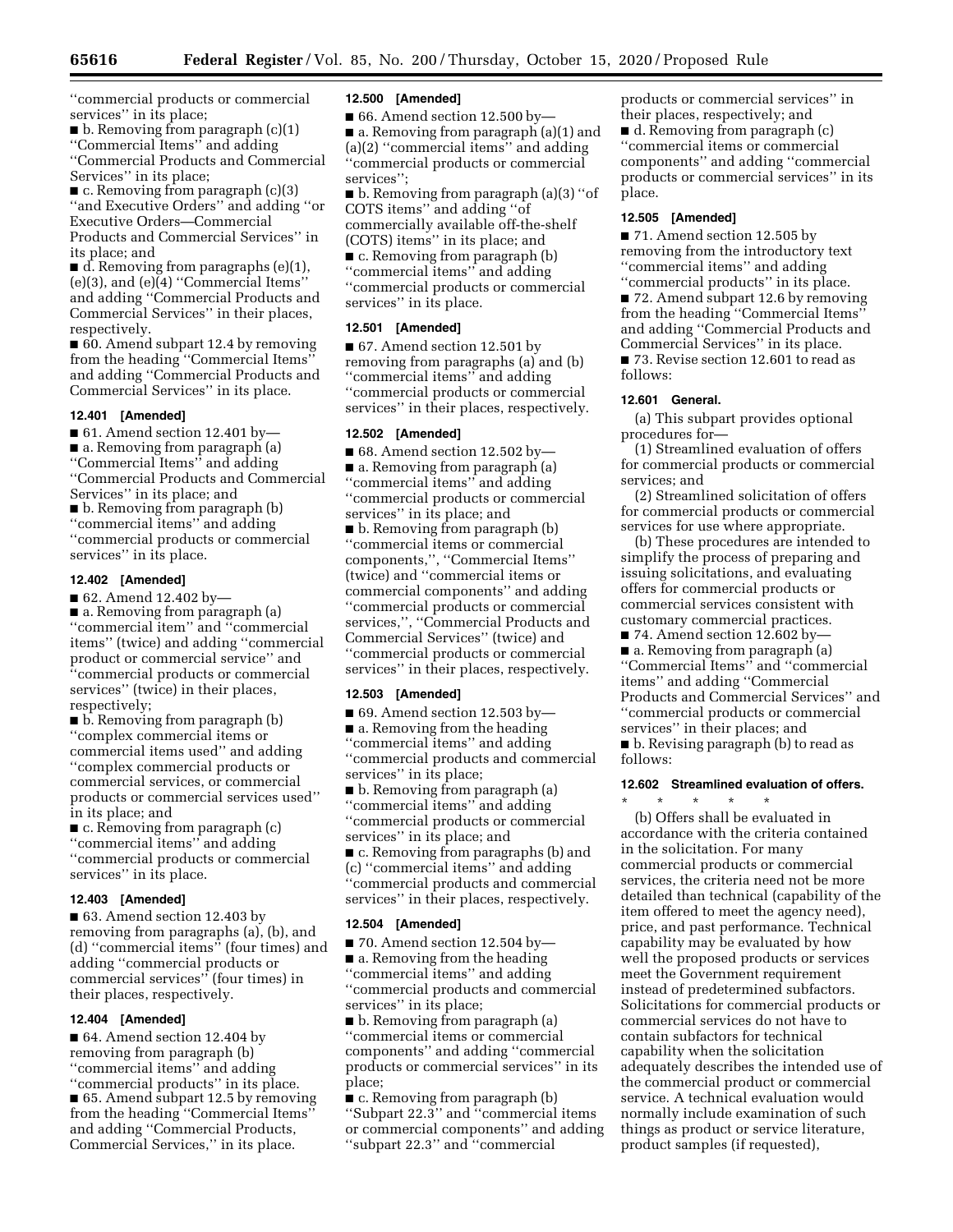technical features, and warranty provisions. Past performance shall be evaluated in accordance with the procedures in section 13.106 or subpart 15.3, as applicable. The contracting officer shall ensure the instructions provided in the provision at 52.212–1, Instructions to Offerors—Commercial Products and Commercial Services, and the evaluation criteria provided in the provision at 52.212–2, Evaluation— Commercial Products and Commercial Services, are in agreement.

\* \* \* \* \*

# **12.603 [Amended]**

 $\blacksquare$  75. Amend section 12.603 by-■ a. Removing from the heading ''commercial items'' and adding ''commercial products or commercial services'' in its place;

■ b. Removing from paragraph (a) ''commercial items'' and adding ''commercial products or commercial services'' in its place;

■ c. Removing from paragraph (c)(2)(i) ''commercial items'' and ''Subpart 12.6'' and adding ''commercial products or commercial services'' and ''subpart 12.6'' in their places, respectively;

■ d. Removing from paragraphs  $(c)(2)(viii), (c)(2)(ix), (c)(2)(x)$  and (c)(2)(xi) ''Commercial Items'' and adding ''Commercial Products and Commercial Services'' in their places, respectively; and

■ e. Removing from paragraph (c)(2)(xii) ''Or Executive Orders-Commercial Items'' and adding ''or Executive Orders-Commercial Products and Commercial Services'' in its place.

# **PART 13—SIMPLIFIED ACQUISITION PROCEDURES**

# **13.000 [Amended]**

■ 76. Amend section 13.000 by removing from the text ''and commercial items'' and ''of commercial items'' (twice) and adding ''commercial products, and commercial services'' and ''of commercial products and commercial services'' (twice) in their places, respectively.

### **13.003 [Amended]**

■ 77. Amend section 13.003 by— ■ a. Removing from paragraph (c)(1)(ii) ''commercial items'' and ''Subpart 13.5'' and adding ''commercial products or commercial services'' and ''subpart 13.5'' in their places, respectively;  $\blacksquare$  b. Removing from paragraph (c)(2) ''commercial items'' and ''Subpart 13.5'' and adding ''commercial products and commercial services'' and ''subpart 13.5'' in their places, respectively;  $\blacksquare$  c. Removing from paragraph  $(g)(1)$ ''threshold for'' and ''commercial items''

and adding ''threshold when acquiring'' and ''commercial products or commercial services'' in their places, respectively; and

■ d. Removing from paragraph (g)(2) ''commercial items'' and ''in Parts'' and adding ''commercial products or commercial services'' and ''in parts'' in their places, respectively.

■ 78. Amend section 13.005 by revising paragraph (b) to read as follows:

### **13.005 List of laws inapplicable to contracts and subcontracts at or below the simplified acquisition threshold.**

\* \* \* \* \* (b) The Federal Acquisition Regulatory Council (FAR Council) will include any law enacted after October 13, 1994, that sets forth policies, procedures, requirements, or restrictions for the acquisition of property or services, on the list set forth in paragraph (a) of this section. The FAR Council may make exceptions when it determines in writing that it is in the best interest of the Government that the enactment should apply to contracts or subcontracts not greater than the simplified acquisition threshold.

\* \* \* \* \*

#### **13.105 [Amended]**

■ 79. Amend section 13.105 by removing from paragraph (b) ''commercial items'' and adding ''commercial products or commercial services,'' in its place.

#### **13.106–1 [Amended]**

■ 80. Amend section 13.106–1 by removing from paragraph (b)(2) ''commercial items'' and adding ''commercial products and commercial services'' in its place.

#### **13.302–1 [Amended]**

■ 81. Amend section 13.302–1 by removing from paragraph (a) ''commercial items'' and adding ''commercial products and commercial services'' in its place.

### **13.302–4 [Amended]**

 $\blacksquare$  82. Amend section 13.302-4 by-■ a. Removing from paragraph (a)(1) ''commercial items'' and adding ''commercial products and commercial services'' in its place; and ■ b. Removing from paragraph (a)(2) ''commercial items'' and adding ''commercial products or commercial services'' in its place.

#### **13.302–5 [Amended]**

■ 83. Amend section 13.302–5 by removing from paragraph (d)(1) ''Commercial Items'' and ''commercial items'' and adding ''Commercial Products and Commercial Services'' and ''commercial products or commercial services'' in their places, respectively.

### **13.303–5 [Amended]**

■ 84. Amend section 13.303–5 by removing from paragraph (b)(2) ''commercial item'' and ''Subpart 13.5'' and adding ''commercial product and commercial service'' and ''subpart 13.5'' in their places, respectively.

### **13.303–8 [Amended]**

■ 85. Amend section 13.303–8 by removing ''Commercial Items'' and adding ''Commercial Products and Commercial Services'' in its place.

#### **13.307 [Amended]**

 $\blacksquare$  86. Amend section 13.307 by—

■ a. Removing from paragraph (a) ''*Commercial items*'' and ''Commercial Items'' and adding ''*Commercial products and commercial services*'' and ''Commercial Products and Commercial Services'' in their places, respectively;

■ b. Removing from paragraph (b) ''*commercial items*'' and adding ''*commercial products and commercial services*'' in its place; and

■ c. Removing from paragraph (c) ''*commercial items*'' and adding ''*commercial products and commercial services*'' in its place.

■ 87. Amend subpart 13.5 by removing from the heading ''Commercial Items'' and adding ''Commercial Products and Commercial Services'' in its place.

#### **13.500 [Amended]**

 $\blacksquare$  88. Amend section 13.500 by—

■ a. Removing from paragraph (a) ''commercial items'' and ''commercial item acquisitions'' and adding ''commercial products or commercial services'' and ''commercial acquisitions'' in their places, respectively;

■ b. Removing from paragraph (b) ''commercial items'' and adding ''commercial products and commercial services'' in its place; and

 $\blacksquare$  c. Removing from paragraphs (c)(1) and (2) ''commercial items'' and adding ''commercial products or commercial services'' in their places, respectively.

### **PART 14—SEALED BIDDING**

#### **14.201–1 [Amended]**

■ 89. Amend section 14.201–1 by removing from paragraph (c) ''(see 4.1202(b)) or for acquisitions of commercial items'' and adding ''(see 4.1202(b)) or, for acquisitions of commercial products and commercial services'' in its place.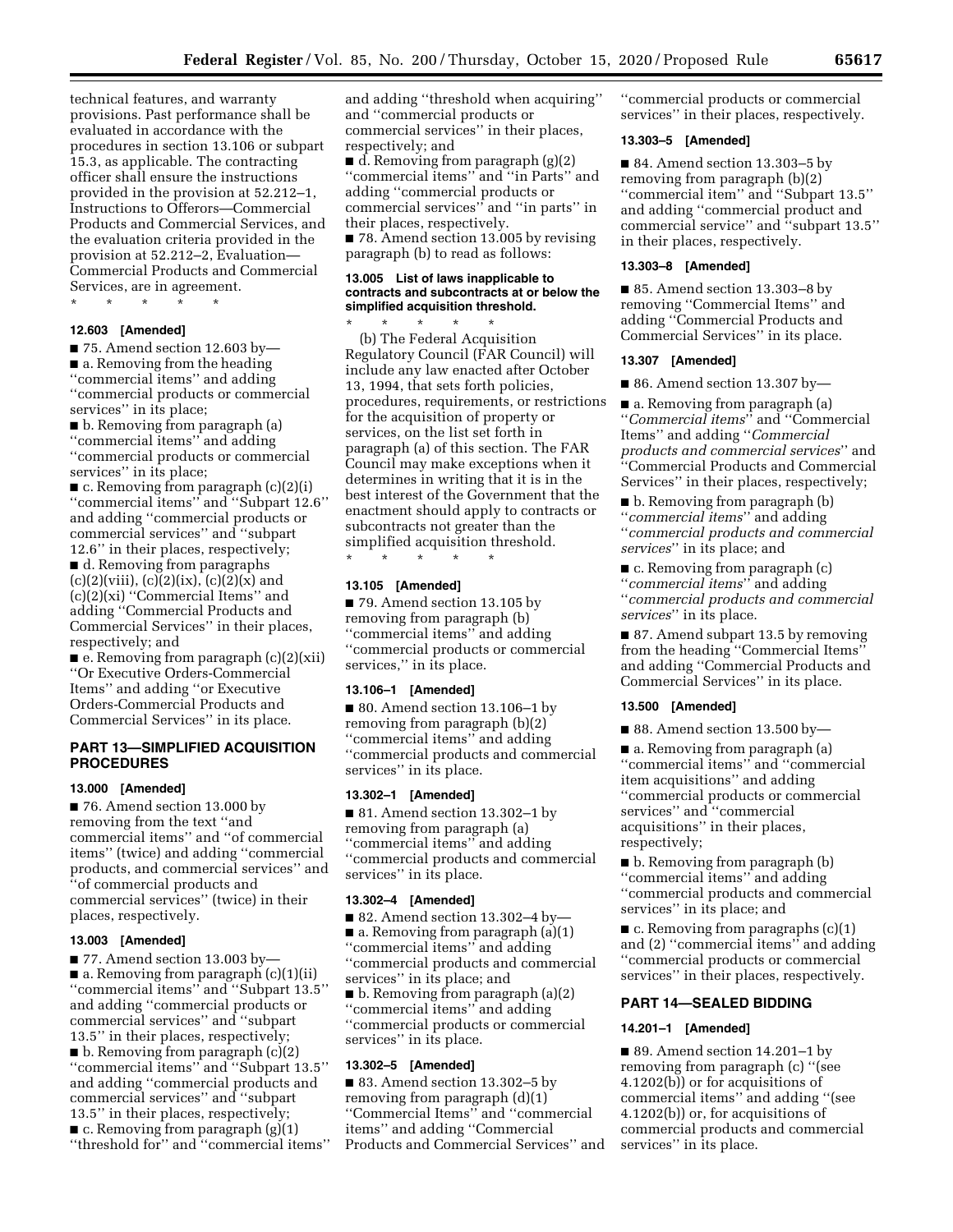### **PART 15—CONTRACTING BY NEGOTIATION**

#### **15.204–1 [Amended]**

■ 90. Amend section 15.204–1 by removing from paragraph (b) ''commercial items'' and adding ''commercial products and commercial services'' in its place.

#### **15.209 [Amended]**

■ 91. Amend section 15.209 by removing from paragraph (b)(1)(iii) ''commercial items'' and adding ''commercial products or commercial services'' in its place.

■ 92. Amend section 15.306 by revising paragraph (e)(2) to read as follows:

### **15.306 Exchanges with offerors after receipt of proposals.**

\* \* \* \* \*

(e) \* \* \*

(2) Reveals an offeror's technical solution, including—

(i) Unique technology;

(ii) Innovative and unique uses of commercial products or commercial services; or

(iii) Any information that would compromise an offeror's intellectual property to another offeror; \* \* \* \* \*

### **15.401 [Amended]**

■ 93. Amend section 15.401 by removing from the defined term ''Subcontract'', ''commercial items'' and "41 U.S.C. 3501(a)(3)" and adding ''commercial products or commercial services'' and ''41 U.S.C. 3501(a)(2)'' in their places, respectively.

 $\blacksquare$  94. Amend section 15.403-1 by ■ a. Removing from paragraph (b)(3) ''commercial item'' and ''subsection'' and adding ''commercial product or commercial service'' and ''section'' in their places, respectively;

■ b. Removing from paragraph (b)(5) ''commercial items'' and ''subsection'' and adding ''commercial products or commercial services'' and ''section'' in their places, respectively;

■ c. Revising the paragraph heading of paragraph (c)(3) and revising paragraph  $(c)(3)(i);$ 

■ d. Removing from paragraphs (c)(3)(ii)(A) and (B) ''commercial items'' and adding ''commercial services'' in their places, respectively;

■ e. Revising paragraph (c)(3)(iii) introductory text;

■ f. Removing from paragraphs  $(c)(3)(iii)(A), (B),$  and  $(C)$  "commercial" item'' and adding ''commercial product'' in their places, respectively; and

 $\blacksquare$  g. Removing from paragraph (c)(3)(iv) ''for noncommercial supplies or services treated as commercial items'' and adding ''for other than commercial products or services treated as commercial products or commercial services'' in its place.

The revised text reads as follows:

# **15.403–1 Prohibition on obtaining certified cost or pricing data (10 U.S.C. 2306a and 41 U.S.C. chapter 35).**

\* \* \* \* \*

(c) \* \* \*

(3) *Commercial products and commercial services.* (i) Any acquisition that the contracting officer determines meets the commercial product or commercial service definition in 2.101, or any modification, as defined in paragraph (3)(i) of the commercial product definition, that does not change a commercial product to other than commercial, is exempt from the requirement for certified cost or pricing data. If the contracting officer determines that a product or service claimed to be commercial is not, and that no other exception or waiver applies (*e.g.,* the acquisition is not based on adequate price competition; the acquisition is not based on prices set by law or regulation; and the acquisition exceeds the threshold for the submission of certified cost or pricing data at  $15.403-4(a)(1)$ , the contracting officer shall require submission of certified cost or pricing data.

\* \* \* \* \* (iii) The following requirements apply to minor modifications defined in paragraph (3)(ii) of the definition of a commercial product at 2.101 that do not change the commercial product to other than commercial:

\* \* \* \* \*

#### **15.403–3 [Amended]**

■ 95. Amend section 15.403–3 by— ■ a. Removing from the heading of paragraph (c) ''*Commercial items*'' and adding ''*Commercial products and commercial services*'' in its place;  $\blacksquare$  b. Removing from paragraph  $(c)(1)$ ''commercial item'' and adding ''commercial product or commercial service'' in its place;

■ c. Removing from paragraph (c)(2) ''*commercial items*'' and ''commercial items'' and adding ''*commercial products or commercial services*'' and ''commercial products or commercial services'' in their places, respectively; ■ d. Removing from paragraph (c)(2)(ii)

''commercial items'' and adding ''commercial products or commercial services'' in its place; and

■ e. Removing from paragraph (c)(2)(iii) ''commercial items'' and adding ''commercial products and commercial services'' in its place.

#### **15.404–1 [Amended]**

■ 96. Amend section 15.404–1 by— ■ a. Removing from paragraph (a)(4) ''for commercial or non-commercial items'';

■ b. Removing from paragraph (b) ''for commercial or non-commercial items''; ■ c. Removing from the last sentence in paragraph (b)(1) ''item'';

■ d. Removing from paragraph (b)(2)(ii) introductory text ''commercial items including those ''of a type'' or requiring minor modifications'' and adding ''commercial products or commercial services including those ''of a type'', or requiring minor modifications for commercial products'' in its place;

■ e. Removing from paragraphs  $(b)(2)(ii)(C)$  and  $(e)(3)$  "commercial" items that are ''of a type'' or requiring minor modifications'' and adding ''commercial products or commercial services that are ''of a type'', or requiring minor modifications for commercial products'' in their places, respectively; and

■ f. Removing from paragraph (f)(2) ''commercial items'' and adding ''commercial products'' in its place.

#### **15.404–2 [Amended]**

 $\blacksquare$  97. Amend section 15.404–2 by removing from paragraph (a)(2)(iii)(E) ''for an item'' and ''commercial item'' and adding ''for a product or service'' and ''commercial product or commercial service'' in their places, respectively.

#### **15.407–2 [Amended]**

■ 98. Amend section 15.407–2 by removing from paragraph (e)(1) ''commercial items'' and adding ''commercial products, commercial services'' in its place.

#### **15.408 [Amended]**

■ 99. Amend section 15.408 by-

 $\blacksquare$  a. Removing from paragraph  $(f)(1)(v)$ ''commercial items'' and adding ''commercial products and commercial services'' in its place;

■ b. Removing from paragraphs (n)(2)(i)(B)(*2*)(*iii*), (*iv*), and (*vi*) ''commercial item'' and adding ''commercial product or commercial service'' in their places, respectively;

■ c. Removing from the Table 15–2, ''*I. General Instructions*'' and ''*II. Cost Elements*'' and adding ''I. General Instructions'' and ''II. Cost Elements'' in their places, respectively;

■ d. Removing from the Table 15–2, in paragraph (II)(A)(2) in the second sentence ''commercial items'' and adding ''commercial products or commercial services'' in its place; ■ e. Removing from the Table 15–2, in paragraph  $(II)(A)$  (2) in the ninth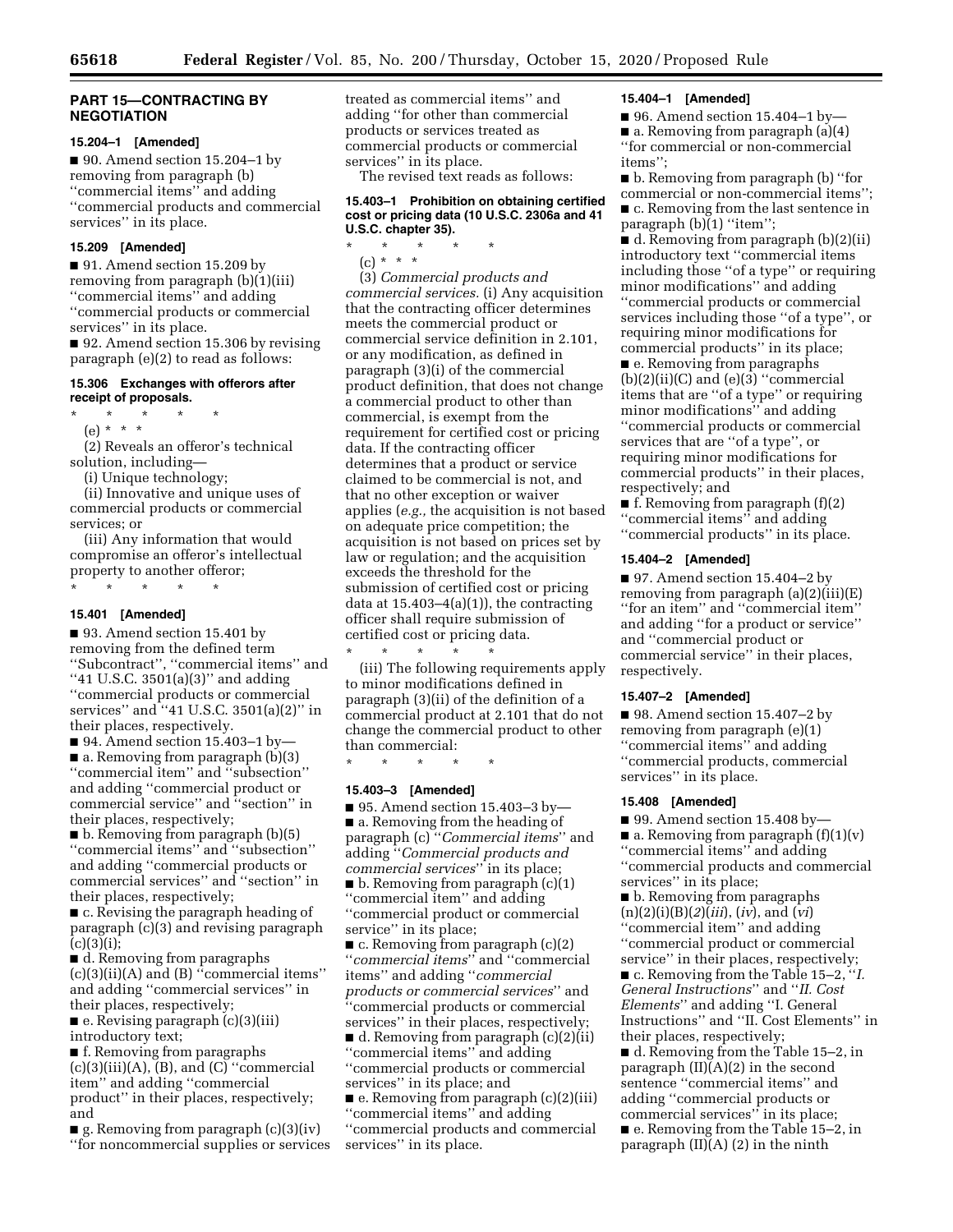sentence ''commercial items'' and adding ''commercial products'' in its place; and

■ f. Removing from the Table 15–2, "*III. Formats for Submission of Line Item Summaries*'' and adding ''III. Formats for Submission of Line Item Summaries'' in its place.

# **15.506 [Amended]**

■ 100. Amend section 15.506 by removing from paragraph (d)(5) ''commercial items, the make and model of the item'' and adding ''commercial products, the make and model of the product'' in its place.

### **15.601 [Amended]**

■ 101. Amend section 15.601 by revising the defined term ''Commercial item offer'' to read ''Commercial product or service offer'', and removing from that defined term ''commercial item'' and ''commercial items'' and adding ''commercial product or commercial service'' and ''commercial products or commercial services'' in their places, respectively.

#### **15.603 [Amended]**

■ 102. Amend section 15.603 by removing from paragraph (b) ''commercial item'' and adding ''commercial product or commercial service'' in its place.

# **PART 16—TYPES OF CONTRACTS**

■ 103. Amend section 16.001 by adding in alphabetical order, the definition ''Established price'' to read as follows:

#### **16.001 Definitions.**

\* \* \* \* \*

*Established price* means a price that— (1) Is an established catalog or market price for a commercial product sold in substantial quantities to the general public; and

(2) Is the net price after applying any standard trade discounts offered by the contractor.

\* \* \* \* \*

#### **16.201 [Amended]**

■ 104. Amend section 16.201 by removing from paragraph (a) ''commercial items'' and adding ''commercial products and commercial services'' in its place.

## **16.202–2 [Amended]**

■

■ 105. Amend section 16.202–2 by removing from the introductory text ''commercial items'' and adding ''commercial products or commercial services'' in its place.

#### **16.301–3 [Amended]**

■ 106. Amend section 16.301–3 by removing from paragraph (b) ''commercial items'' and adding ''commercial products and commercial services'' in its place.

#### **16.307 [Amended]**

■ 107. Amend section 16.307 by removing from paragraph (a)(1) ''commercial item'' and adding ''commercial product or commercial service'' in its place.

#### **16.506 [Amended]**

■ 108. Amend section 16.506 by removing from paragraph (h) ''commercial items'' and adding ''commercial products or commercial services'' in its place.

 $\blacksquare$  109. Amend section 16.601 by ■ a. Removing from paragraph (c)(2)(ii) ''noncommercial items'' and adding ''other than commercial products or commercial services'' in its place;

■ b. Removing from paragraph (c)(2)(iv) ''the definition of commercial items at 2.101'' and adding ''the definition of ''commercial service'' at 2.101'' in its place;

■ c. Removing from paragraph (d)(2) ''commercial items'' and adding ''commercial products and commercial services'' in its place; and

■ d. Revising the first sentence of paragraph (f)(1) and revising paragraphs  $(f)(2)$  and  $(f)(3)$ .

The revised text reads as follows:

#### **16.601 Time-and-materials contracts.**

\* \* \* \* \* (f) \* \* \*

(1) The contracting officer shall insert the provision at 52.216–29, Time-and-Materials/Labor-Hour Proposal Requirements—Other Than Commercial Acquisition With Adequate Price Competition, in solicitations contemplating use of a time-andmaterials or labor-hour type of contract for the acquisition of other than commercial products or commercial services, if the price is expected to be based on adequate price competition. \* \* \*

(2) The contracting officer shall insert the provision at 52.216–30, Time-and-Materials/Labor-Hour Proposal Requirements—Other Than Commercial Acquisition without Adequate Price Competition, in solicitations for the acquisition of other than commercial products or commercial services contemplating use of a time-andmaterials or labor-hour type of contract if the price is not expected to be based on adequate price competition.

(3) The contracting officer shall insert the provision at 52.216–31, Time-andMaterials/Labor-Hour Proposal Requirements—Commercial Acquisition, in solicitations contemplating use of a commercial time-and-materials or labor-hour contract.

# **PART 18—EMERGENCY ACQUISITIONS**

# **18.201 [Amended]**

■ 110. Amend section 18.201 by removing from paragraph (e) ''*commercial items*'' and adding ''*commercial products and commercial services*'' in its place.

# **18.202 [Amended]**

■ 111. Amend section 18.202 by— ■ a. Removing from paragraph (c) ''commercial items'' and adding ''commercial products or commercial services'' in its place; and

■ b. Removing from paragraph (d) ''*commercial items*'' and adding ''*commercial products and commercial services*'' in its place.

### **PART 19—SMALL BUSINESS PROGRAMS**

#### **19.304 [Amended]**

■ 112. Amend section 19.304 by removing from paragraph (b) ''Certifications-Commercial Items'' and adding ''Certifications-Commercial Products and Commercial Services'' in its place.

# **19.403 [Amended]**

■ 113. Amend section 19.403 by removing from paragraph (a) ''Pub. L.'' and ''commercial items'' and adding ''Public Law'' and ''commercial products or commercial services'' in their places, respectively.

### **19.701 [Amended]**

■ 114. Amend section 19.701 by removing from the defined term ''Commercial plan'' ''commercial items'' and adding ''commercial products and performance of commercial services'' in its place.

#### **19.704 [Amended]**

■ 115. Amend section 19.704 by removing from paragraph (d) ''commercial items'' and ''commercial item'' and adding ''commercial products and commercial services'' and ''commercial product or commercial service'' in their places, respectively.

# **PART 22—APPLICATION OF LABOR LAWS TO GOVERNMENT ACQUISITIONS**

### **22.305 [Amended]**

■ 116. Amend section 22.305 by removing from paragraph (b)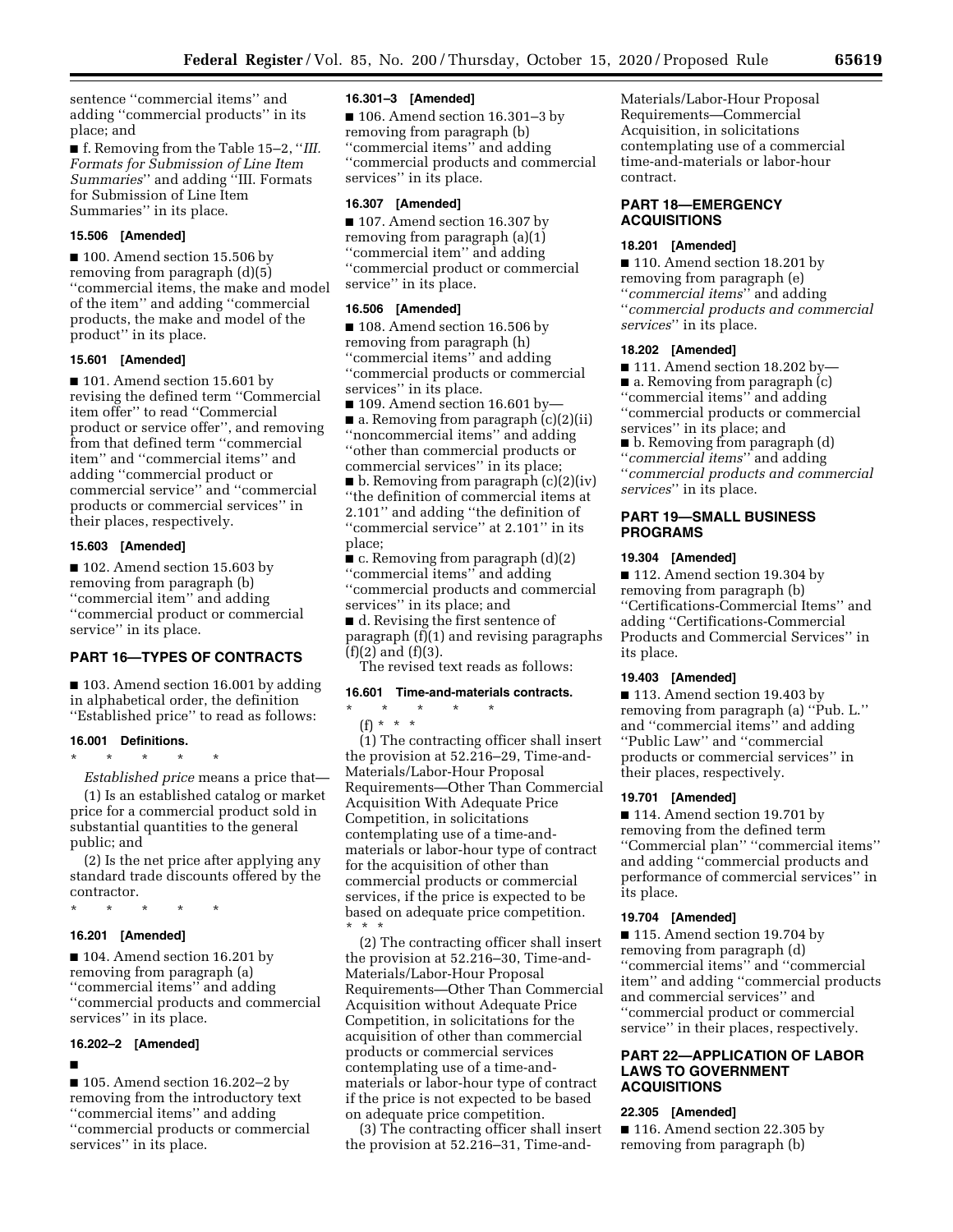''commercial items'' and adding ''commercial products and commercial services'' in its place.

# **22.604–1 [Amended]**

■ 117. Amend section 22.604–1 by removing from paragraph (a) ''commercial items'' and adding ''commercial products and commercial services'' in its place.

### **22.1302 [Amended]**

■ 118. Amend section 22.1302 by removing from paragraph (b) ''commercial items'' and adding ''commercial products or commercial services," in its place.

### **22.1310 [Amended]**

■ 119. Amend section 22.1310 by removing from paragraph (c) ''commercial items'' and adding ''commercial products or commercial services'' in its place.

### **22.1505 [Amended]**

■ 120. Amend section 22.1505 by removing from paragraph (a) ''commercial items'' and ''Certifications-Commercial Items'' and adding ''commercial products or commercial services'' and ''Certifications-Commercial Products and Commercial Services'' in their places, respectively.

### **22.1605 [Amended]**

■ 121. Amend section 22.1605 by removing from paragraph (a) ''commercial items'' and adding ''commercial products, commercial services,'' in its place.

### **22.1801 [Amended]**

■ 122. Amend section 22.1801 by removing from the defined term ''Commercially available off-the-shelf (COTS) item'' in paragraph (1)(i) ''commercial item (as defined in paragraph (1) of the definition at 2.101'' and adding ''commercial product (as defined in paragraph (1) of the definition of ''commercial product'' at 2.101'' in its place.

### **22.1802 [Amended]**

■ 123. Amend section 22.1802 by removing from paragraph (b)(4)(i) ''Commercial or noncommercial services'' and adding ''Services'' in its place.

### **22.1803 [Amended]**

■ 124. Amend section 22.1803 by removing from paragraph (c)(2) ''definition of ''commercial item'' at 2.101'' and adding ''definition of ''commercial product'' at 2.101'' in its place.

# **PART 23—ENVIRONMENT, ENERGY AND WATER EFFICIENCY, RENEWABLE ENERGY TECHNOLOGIES, OCCUPATIONAL SAFETY, AND DRUG-FREE WORKPLACE**

### **23.501 [Amended]**

■ 125. Amend section 23.501 by removing from paragraph (b) ''commercial items'' and adding ''commercial products and commercial services'' in its place.

### **PART 25—FOREIGN ACQUISITION**

### **25.103 [Amended]**

■ 126. Amend section 25.103 by removing from paragraph (e) ''*commercial item*''*,* ''commercial item'' and ''Section'' and adding ''*commercial product*''*,* ''commercial product'' and ''section'' in their places, respectively. ■ 25.202 [Amended]

■ 127. Amend section 25.202 by removing from paragraph (a)(4) ''*commercial item*''*,* ''commercial item'' and ''Section'' and adding ''*commercial product*''*,* ''commercial product'', and ''section'' in their places, respectively.

### **25.703–2 [Amended]**

■ 128. Amend section 25.703-2 by-■ a. Removing from paragraph (b) "of this subsection'' and adding ''of this section'' in its place; and

■ b. Removing from paragraph (b)(1) ''commercial items'' and adding ''commercial products and commercial services'' in its place.

### **25.1001 [Amended]**

■ 129. Amend section 25.1001 by removing from paragraph (a) ''Executive Orders-Commercial Items'' and adding ''Executive Orders-Commercial Products and Commercial Services'' in its place.

### **25.1101 [Amended]**

 $\blacksquare$  130. Amend section 25.1101 by- $\blacksquare$  a. Removing from paragraph (a)(1)(i) ''Subpart'' and adding ''subpart'' in its place;

■ b. Removing from paragraph (a)(1)(ii) ''commercial item'' and adding

''commercial product'' in its place; and ■ c. Removing from paragraph

 $(b)(1)(i)(B)$  "commercial item" and adding ''commercial product'' in its place.

■ 131. Amend section 25.1103 by revising paragraph (d) to read as follows:

# **25.1103 Other provisions and clauses.**  \* \* \* \* \*

(d) The contracting officer shall include in each solicitation for the acquisition of other than commercial products or commercial services the

provision at 52.225–20, Prohibition on Conducting Restricted Business Operations in Sudan—Certification. \* \* \* \* \*

# **PART 26—OTHER SOCIOECONOMIC PROGRAMS**

# **26.206 [Amended]**

■ 132. Amend section 26.206 by removing from paragraph (a) ''commercial items'' and adding ''commercial products and commercial services'' in its place.

# **PART 27—PATENTS, DATA, AND COPYRIGHTS**

# **27.102 [Amended]**

■ 133. Amend section 27.102 by removing from paragraph (c) ''commercial items'' and adding ''commercial products and commercial services'' in its place.

### **27.201–1 [Amended]**

■ 134. Amend section 27.201–1 by removing from paragraph (d) ''commercial items'' and adding ''commercial products or commercial services'' in its place, and by removing ''FAR''.

# **27.201–2 [Amended]**

■ 135. Amend section 27.201–2 by—

 $\blacksquare$  a. Removing from paragraph  $(c)(1)$ ''commercial items'' and adding ''commercial products or the provision of commercial services'' in its place; and

■ b. Removing from paragraph (c)(2)(i) ''commercial items'' and adding ''commercial products or the provision of services that are not commercial services'' in its place.

# **PART 28—BONDS AND INSURANCE**

### **28.106–4 [Amended]**

■ 136. Amend section 28.106–4 by removing from paragraph (b) ''Section'', ''Pub. L.'' (twice), ''Sections'', and ''commercial items as defined in Subpart'' and adding ''section'', ''Public Law<sup>"</sup> (twice), "sections", "commercial products or commercial services as defined in subpart'' in their places, respectively.

### **28.106–6 [Amended]**

■ 137. Amend section 28.106–6 by removing from paragraph (d) ''Pub. L.'' (twice), ''Sections'', and ''commercial items as defined in Subpart'' and adding ''Public Law'' (twice), ''sections'', and ''commercial products or commercial services as defined in subpart'' in their places, respectively.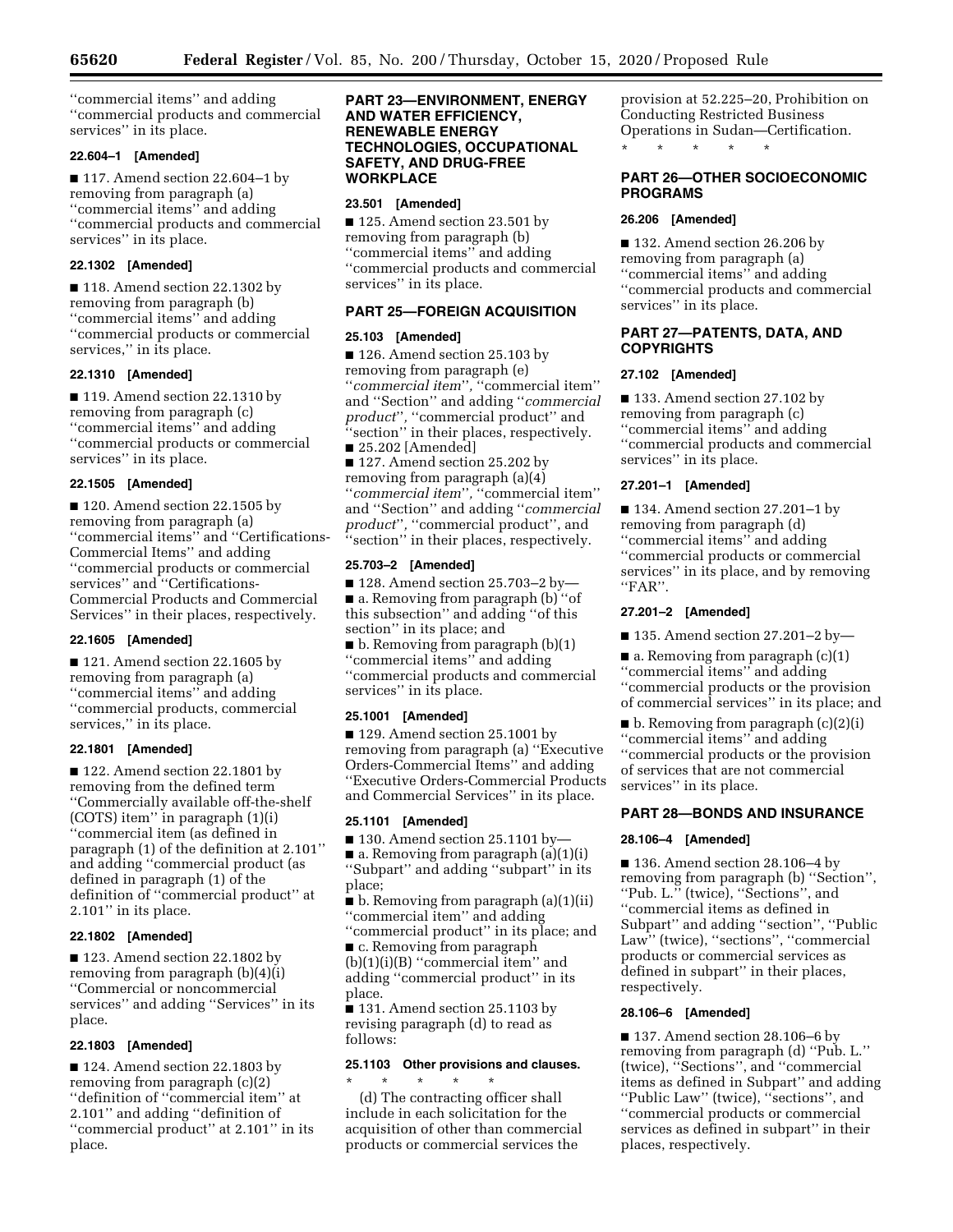#### **PART 29—TAXES**

### **29.402–3 [Amended]**

■ 138. Amend section 29.402–3 by removing from paragraph (a) ''commercial items'' and adding ''commercial products and commercial services'' in its place.

# **PART 30—COST ACCOUNTING STANDARDS ADMINISTRATION**

# **30.201–5 [Amended]**

■ 139. Amend section 30.201–5 by removing from the introductory text of paragraph (b)(1) ''\$15,000,000'' and removing from (b)(1)(i) ''commercial items'' and adding ''\$15 million'' and ''commercial products or commercial services'' in their places, respectively.

# **PART 31—CONTRACT COST PRINCIPLES AND PROCEDURES**

# **31.205–26 [Amended]**

■ 140. Amend section 31.205–26 by removing from paragraph (f) ''commercial item'' and ''subsection is transferred'' and adding ''commercial product or commercial service'' and ''section is sold or transferred'' in their places, respectively.

# **PART 32—CONTRACT FINANCING**

# **32.000 [Amended]**

■ 141. Amend section 32.000 by removing from paragraph (g) ''commercial items'' and adding ''commercial products and commercial services'' in its place.

# **32.002 [Amended]**

 $\blacksquare$  142. Amend section 32.002 by— ■ a. Removing from paragraph (b) ''Commercial Item'' and ''commercial items'' and adding ''Commercial Product and Commercial Service'' and ''commercial products and commercial services'' in their places, respectively;  $\blacksquare$  b. Removing from paragraph  $(c)(1)$ ''Non-Commercial Item Purchase Financing'' and adding ''Financing for Other Than a Commercial Purchase'' in its place; and

 $\blacksquare$  c. Removing from paragraph  $(c)(2)$ ''For Non-Commercial Items'' and adding ''for Other Than Commercial Acquisitions'' in its place.

### **32.005 [Amended]**

■ 143. Amend section 32.005 by removing from paragraph (c) ''for Non-Commercial Items'' and adding ''for Other Than Commercial Acquisitions'' in its place.

■ 144. Amend subpart 32.1 by removing from the heading ''Non-Commercial Item Purchase Financing'' and adding ''Financing for Other Than a Commercial Purchase'' in its place.

#### **32.100 [Amended]**

■ 145. Amend section 32.100 by removing from the text ''commercial items'' and adding ''commercial products or commercial services'' in its place.

# **32.110 [Amended]**

■ 146. Amend section 32.110 by removing from paragraph (a) ''item''. ■ 147. Amend section 32.112 by removing from the heading ''contracts for noncommercial items'' and adding ''contracts other than for commercial products and commercial services'' in its place.

# **32.112–2 [Amended]**

■ 148. Amend section 32.112–2 by removing from paragraph (a) ''Section'', ''Pub. L.'' (twice), ''Sections'' and ''contract for a noncommercial item'' and adding ''section'', ''Public Law'' (twice), ''sections'', and ''contract other than for a commercial product or commercial service'' in their places, respectively.

■ 149. Amend subpart 32.2 by removing from the heading ''Commercial Item'' and adding ''Commercial Product and Commercial Service'' in its place.

#### **32.201 [Amended]**

■ 150. Amend section 32.201 by removing from the text ''commercial items'' and adding ''commercial products or commercial services'' in its place.

### **32.202–1 [Amended]**

 $\blacksquare$  151. Amend section 32.202-1 by— ■ a. Removing from paragraph (a) ''commercial items'' and adding ''commercial products or commercial services'' in its place; and ■ b. Removing from paragraph (c) ''*non-*

*commercial*''*,* and ''non-commercial'' (twice) and adding ''*other than commercial*''*,* and ''other than commercial'' (twice) in their places, respectively.

# **32.202–2 [Amended]**

■ 152. Amend section 32.202–2 by—

■ a. Removing from the heading ''commercial item'' and adding ''commercial product and commercial service'' in its place; and

■ b. Removing from the defined term ''Commercial advance payment'' ''subsection'' and ''for Non-Commercial items'' and adding ''section'' and ''for Other Than Commercial Acquisitions'', in their places, respectively.

#### **32.202–4 [Amended]**

■ 153. Amend section 32.202–4 by removing from paragraph (a)(2) ''Commercial Items'' and adding

''Commercial Products and Commercial Services'' in its place.

#### **32.206 [Amended]**

■ 154. Amend section 32.206 by-■ a. Removing from paragraph (a) ''Commercial Items'' and adding ''Commercial Products and Commercial Services'' in its place; and

 $\blacksquare$  b. Removing from paragraphs (b)(1)(v), (b)(2), and (c)(3)(ii) ''Commercial Items'' and adding ''Commercial Products and Commercial Services'' in their places, respectively;

■ c. Removing from paragraph (f) "noncommercial'' and adding ''other than commercial'' in its place;

■ d. Removing from paragraph (g) ''*commercial items*'' and ''Commercial Items'' and adding ''*commercial products and commercial services*'' and ''Commercial Products and Commercial Services'' in their places, respectively; and

■ e. Removing from paragraph (g)(2) ''Commercial Items'' and adding ''Commercial Products and Commercial Services'' in its place.

■ 155. Amend subpart 32.4 by removing from the heading ''Non-Commercial Items'' and adding ''Other Than Commercial Acquisitions'' in its place.

#### **32.504 [Amended]**

 $\blacksquare$  156. Amend section 32.504 by-■ a. Removing from paragraph (a)

"item";

- b. Removing from paragraph (b)
- ''commercial item'' and adding ''commercial product or commercial service'' in its place; and
- c. Removing from paragraph (g) "commercial item" and adding

''commercial product or commercial service'' in its place.

# **32.601 [Amended]**

■ 157. Amend section 32.601 by removing from paragraphs (b)(3) and (b)(10) ''commercial item financing'' and adding ''financing of commercial products or commercial services'' in their places, respectively.

#### **32.904 [Amended]**

■ 158. Amend section 32.904 by removing from paragraph (b)(1)(ii)(B)(*4*) ''commercial item, including a brandname commercial item for'' and adding ''commercial product or commercial service, including a brand-name commercial product for'' in its place.

### **32.908 [Amended]**

 $\blacksquare$  159. Amend section 32.908 by-

■ a. Removing from paragraph (c)

- ''Commercial Items'' and adding
- ''Commercial Products and Commercial Services'' in its place; and
- b. Removing from paragraph (c)(1)
- ''commercial item'' and ''commercial
-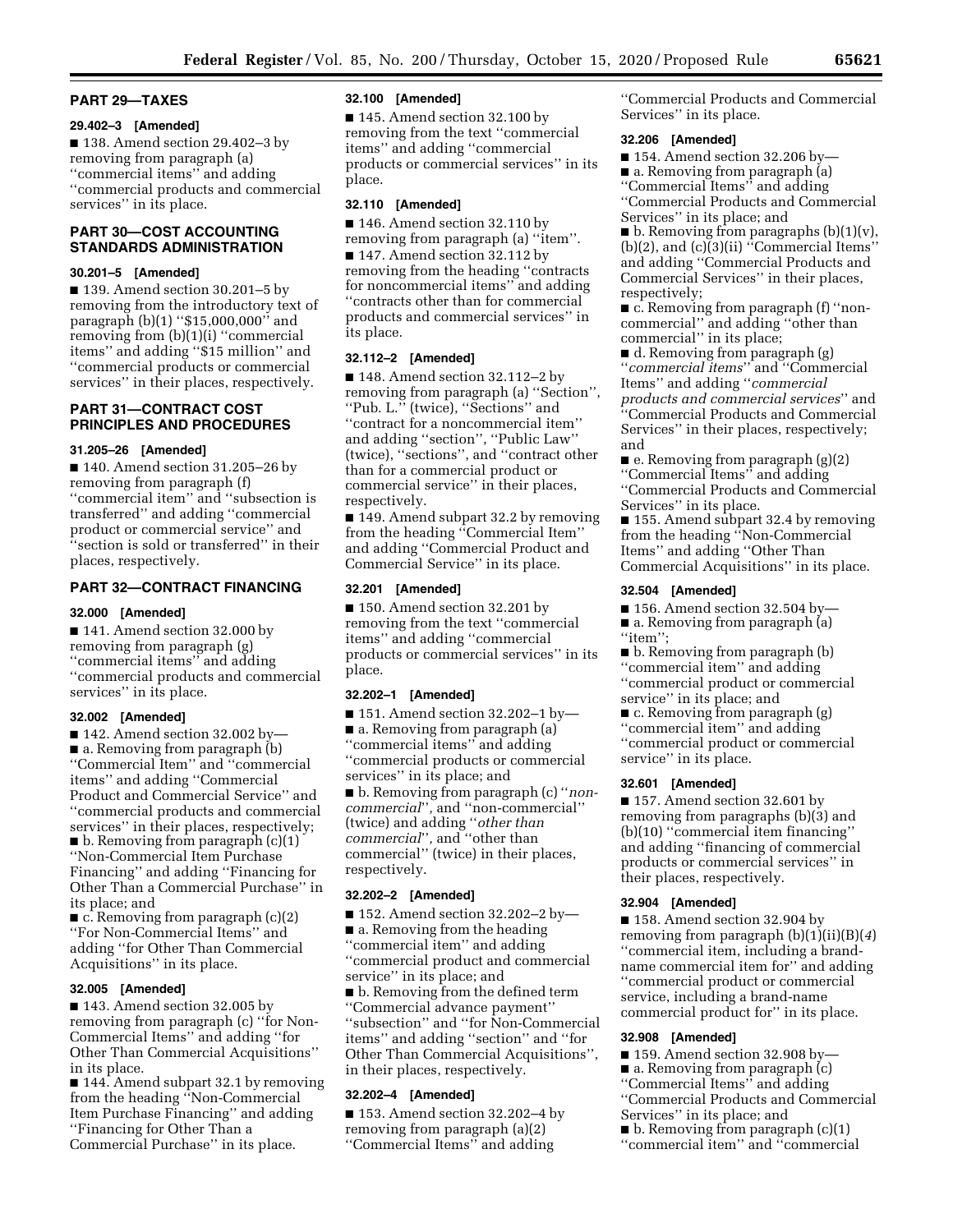item for'' and adding ''commercial product or commercial service'' and ''commercial product for'' in their places, respectively.

# **PART 37—SERVICE CONTRACTING**

#### **37.601 [Amended]**

■ 160. Amend section 37.601 by removing paragraph (c).

# **PART 38—FEDERAL SUPPLY SCHEDULE CONTRACTING**

### **38.101 [Amended]**

■ 161. Amend section 38.101 by removing from paragraph (a) ''commercial supplies and services'' and adding ''commercial supplies and commercial services'' in its place.

# **PART 39—ACQUISITION OF INFORMATION TECHNOLOGY**

# **39.203 [Amended]**

■ 162. Amend section 39.203 by removing from paragraph (c)(1) ''commercial items'' and adding ''commercial products and commercial services'' in its place.

#### **39.204 [Amended]**

■ 163. Amend section 39.204 by removing from paragraph (e)(2)(ii) ''commercial items'' and ''service available'' and adding ''commercial products and commercial services'' and ''services available'' in their places, respectively.

# **PART 42—CONTRACT ADMINISTRATION AND AUDIT SERVICES**

#### **42.709–0 [Amended]**

■ 164. Amend section 42.709–0 by removing from paragraph (b) ''commercial items'' and adding ''commercial products or commercial services'' in its place.

### **42.709–6 [Amended]**

■ 165. Amend section 42.709–6 by removing from the text ''commercial items'' and adding ''commercial products or commercial services'' in its place.

### **42.1305 [Amended]**

■ 166. Amend section 42.1305 by removing from paragraph (c) ''modifiedcommercial items'' (twice) and adding ''modified-commercial products'' (twice) in their places, respectively.

# **PART 44—SUBCONTRACTING POLICIES AND PROCEDURES**

### **44.000 [Amended]**

■ 167. Amend section 44.000 by removing from paragraph (b)

''commercial items'' and adding ''commercial products or commercial services'' in its place.

# **44.302 [Amended]**

■ 168. Amend section 44.302 by removing from paragraph (a) ''commercial items'' and ''Part 12'' and adding ''commercial products and commercial services'' and ''part 12'' in their places, respectively.

# **44.303 [Amended]**

■ 169. Amend section 44.303 by removing from the introductory text ''commercial items'' and adding ''commercial products and commercial services'' in its place. ■ 170. Amend subpart 44.4 by removing

from the heading ''Commercial Items and Commercial Components'' and adding ''Commercial Products and Commercial Services'' in its place.

# **44.400 [Amended]**

■ 171. Amend section 44.400 by removing from the text ''commercial items or commercial components'' and adding ''commercial products, including commercial components, or commercial services'' in its place.

## **44.402 [Amended]**

■ 172. Amend section 44.402 by— ■ a. Removing from paragraph (a)(1) ''commercial items'' and adding ''commercial products or commercial services,'' in its place;

■ b. Removing from paragraph (a)(2) and (a)(2)(i) ''commercial items or commercial components'' and adding ''commercial products or commercial services'' in their places, respectively; ■ c. Removing from paragraph (b)

''Commercial Items'' and ''commercial items or commercial components'' and adding ''Commercial Products and Commercial Services'' and ''commercial products or commercial services'' in their places, respectively; and

■ d. Removing from paragraph (c) ''commercial items'' and adding ''commercial products and commercial services'' in its place.

#### **44.403 [Amended]**

■ 173. Amend section 44.403 by removing from the text ''Commercial Items'' and ''commercial items'' and adding ''Commercial Products and Commercial Services'' and ''commercial products or commercial services'' in their places, respectively.

# **PART 46—QUALITY ASSURANCE**

#### **46.102 [Amended]**

■ 174. Amend section 46.102 by-■ a. Removing from paragraph (b) ''services tendered'' and adding

''services (including commercial services tendered'' in its place; and ■ b. Removing from paragraph (f) ''commercial items shall'' and ''commercial item'' and adding ''commercial products'' and ''commercial product'' in their places, respectively.

■ 175. Amend section 46.202–1 by revising the section including the section heading to read as follows:

### **46.202–1 Contracts for commercial products and commercial services.**

When acquiring commercial products (see part 12), the Government shall rely on contractors' existing quality assurance systems as a substitute for Government inspection and testing before tender for acceptance unless customary market practices for the commercial product being acquired include in-process inspection. Any inprocess inspection by the Government shall be conducted in a manner consistent with commercial practice. The Government shall rely on the contractor to accomplish all inspection and testing needed to ensure that commercial services acquired conform to contract requirements before they are tendered to the Government.

### **46.317 [Amended]**

■ 176. Amend section 46.317 by

removing from paragraph (b)(1)

''Commercial items'' and adding

- ''Commercial products and commercial services'' in its place.
- 177. Amend section 46.706 by-
- a. Removing from paragraph (b)(1)(iii)
- ''commercial items'' and adding
- ''commercial products and commercial services'' in its place; and

 $\blacksquare$  b. Revising paragraph (b)(5).

The revision reads as follows:

#### **46.706 Warranty terms and conditions.**

\* \* \* \* \*

(b) \* \* \* (5) *Markings.* (i) The packaging and preservation requirements of the contract shall require the contractor to stamp or mark the supplies delivered or otherwise furnish notice with the supplies of the existence of the warranty. The purpose of the markings or notice is to inform Government personnel who store, stock, or use the supplies that the supplies are under warranty. Markings may be brief but should include—

(A) A brief statement that a warranty exists;

- (B) The substance of the warranty;
- (C) Its duration; and
- (D) Who to notify if the supplies are found to be defective.

(ii) For commercial products (see 46.709), the contractor's trade practice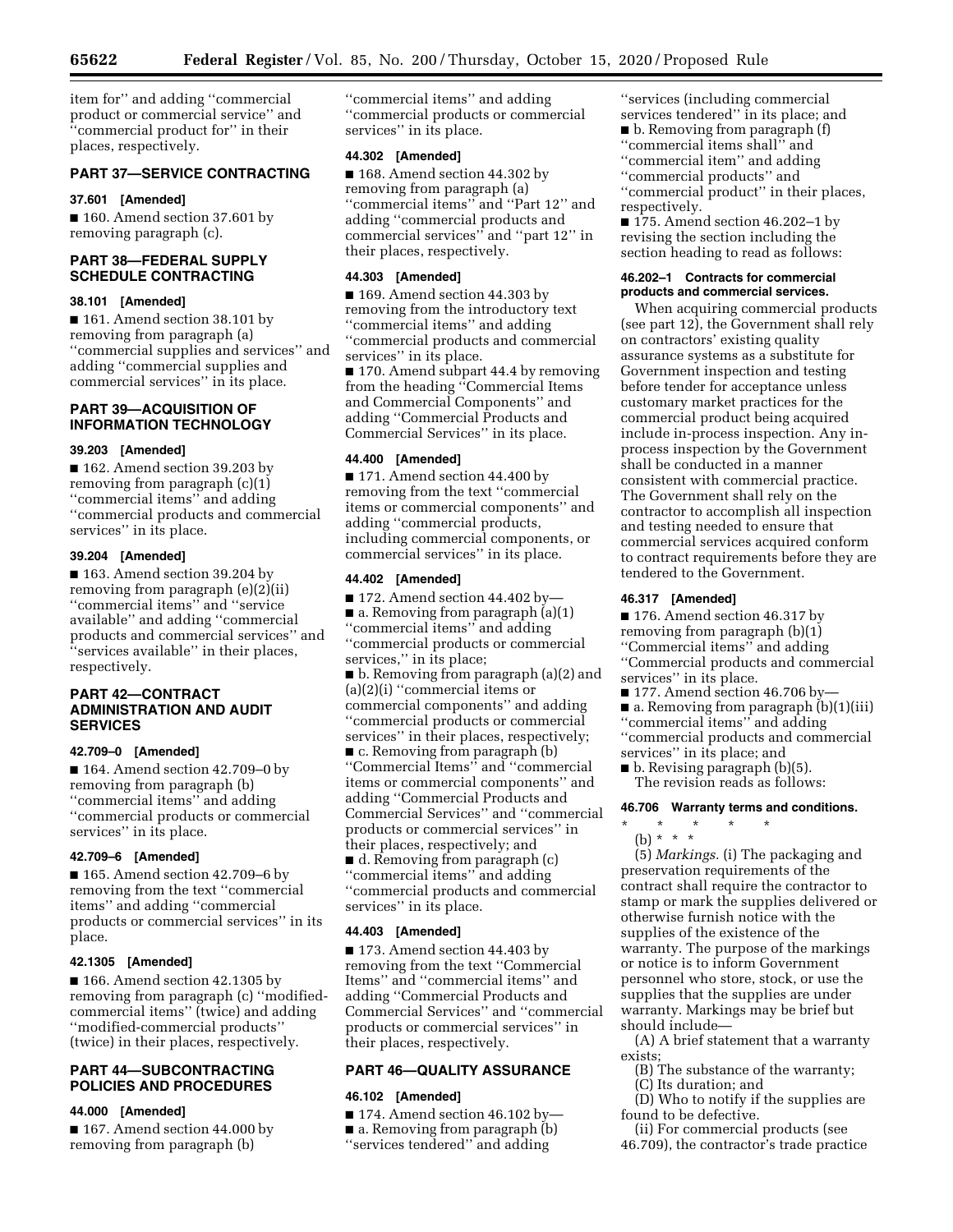in warranty marking is acceptable if sufficient information is presented for supply personnel and users to identify warranted supplies.

\* \* \* \* \*

#### **46.709 [Amended]**

■ 178. Amend section 46.709 by removing from section heading and the section ''commercial items'' and adding ''commercial products and commercial services'' in their places, respectively.

#### **46.710 [Amended]**

■ 179. Amend section 46.710 by removing from the introductory text ''commercial items'' and adding ''commercial products and commercial services'' in its place.

#### **46.801 [Amended]**

■ 180. Amend section 46.801 by removing from paragraph (a) ''commercial items'' and adding ''commercial products and commercial services'' in its place.

#### **PART 47—TRANSPORTATION**

#### **47.405 [Amended]**

■ 181. Amend section 47.405 by removing the quote marks from the first sentence (twice), and by removing in the second sentence ''commercial items'' and adding ''commercial products'' in its place.

#### **47.504 [Amended]**

■ 182. Amend section 47.504 by removing from paragraph (d) ''commercial items or commercial components'' and adding ''commercial products, including commercial components, or commercial services'' in its place; and removing from paragraph (d)(4) ''commercial items'' and adding "commercial products" in its place.

#### **47.507 [Amended]**

■ 183. Amend section 47.507 by removing from paragraph (a)(3) ''*Alternate II*'' and ''commercial items'' and adding ''Alternate II'' and ''commercial products'' in their places, respectively.

# **PART 49—TERMINATION OF CONTRACTS**

#### **49.002 [Amended]**

■ 184. Amend section 49.002 by removing from paragraph (a)(2) ''commercial item'', ''commercial items'' (twice), and ''Commercial Items'' and adding ''commercial product and commercial service'', ''commercial products and commercial services'' (twice) and ''Commercial Products and Commercial Services'' in their places, respectively.

#### **49.501 [Amended]**

■ 185. Amend section 49.501 by removing from the text ''Commercial Items'' and adding ''Commercial Products and Commercial Services'' in its place.

# **PART 52—SOLICITATION PROVISIONS AND CONTRACT CLAUSES**

■ 186. Amend section 52.203–6 by revising the date of Alternate I and removing from paragraph (b) of Alternate I ''commercial items'' and ''commercial item(s)'' and adding ''commercial products or commercial services'' and ''commercial product(s) and commercial service(s)'' in their places, respectively. The revised text reads as follows:

#### **52.203–6 Restrictions on Subcontractor Sales to the Government.**  \* \* \* \* \*

*Alternate I* (DATE). \* \* \* \* \* \* \* \*

\* \* \* \* \*

■ 187. Amend section 52.203–13 by revising the date of the clause and removing from paragraph (c) ''commercial item'' and adding ''commercial product or commercial service'' in its place. The revised text reads as follows:

### **52.203–13 Contractor Code of Business Ethics and Conduct.**

**Contractor Code of Business Ethics and Conduct (Date)** 

\* \* \* \* \* ■ 188. Amend section 52.203-14 by revising the date of the clause and removing from paragraph (d)(1) ''commercial item'' and adding ''commercial product or commercial service'' in its place. The revised text reads as follows:

# **52.203–14 Display of Hotline Poster(s).**  \* \* \* \* \*

# **Display of Hotline Poster(s) (Date)**  \* \* \* \* \*

■ 189. Amend section 52.204–8 by revising the date of the provision and removing from paragraph (c)(1)(xv) ''commercial items'' and adding ''commercial products or commercial services'' in its place. The revised text reads as follows:

# **52.204–8 Annual Representations and Certifications.**

# **Annual Representations and Certifications (Date)**

\* \* \* \* \*

\* \* \* \* \* ■ 190. Amend section 52.204–21 by revising the date of the clause and

removing from paragraph (c) ''commercial items'' and adding ''commercial products or commercial services'' in its place. The revised text reads as follows:

### **52.204–21 Basic Safeguarding of Covered Contractor Information Systems.**

\* \* \* \* \*

# **Basic Safeguarding of Covered Contractor Information Systems (Date)**

\* \* \* \* \* ■ 191. Amend section 52.204–23 by revising the date of the clause and removing from paragraph (d) ''commercial items'' and adding ''commercial products or commercial services'' in its place. The revised text reads as follows:

**52.204–23 Prohibition on Contracting for Hardware, Software, and Services Developed or Provided by Kaspersky Lab and Other Covered Entities.** 

\* \* \* \* \*

**Prohibition on Contracting for Hardware, Software, and Services Developed or Provided by Kaspersky Lab and Other Covered Entities (Date)** 

\* \* \* \* \* ■ 192. Amend section 52.204–24 by revising the date of the clause and removing from the introductory paragraph ''Commercial Items'' and adding ''Commercial Products and Commercial Services'' in its place. The revised text reads as follows:

**52.204–24 Representation Regarding Certain Telecommunications and Video Surveillance Services or Equipment.**  \* \* \* \* \*

# **Representation Regarding Certain Telecommunications and Video Surveillance Services or Equipment (Date)**

\* \* \* \* \* ■ 193. Amend section 52.204–25 by revising the date of the clause and removing from paragraph (e) ''commercial items'' and adding ''commercial products or commercial services'' in its place. The revised text reads as follows:

**52.204–25 Prohibition on Contracting for Certain Telecommunications and Video Surveillance Services or Equipment.** 

\* \* \* \* \*

**Prohibition on Contracting for Certain Telecommunications and Video Surveillance Services or Equipment (Date)** 

- \* \* \* \* \*
- 194. Amend section 52.209–6 by—
- a. Revising the date of the clause;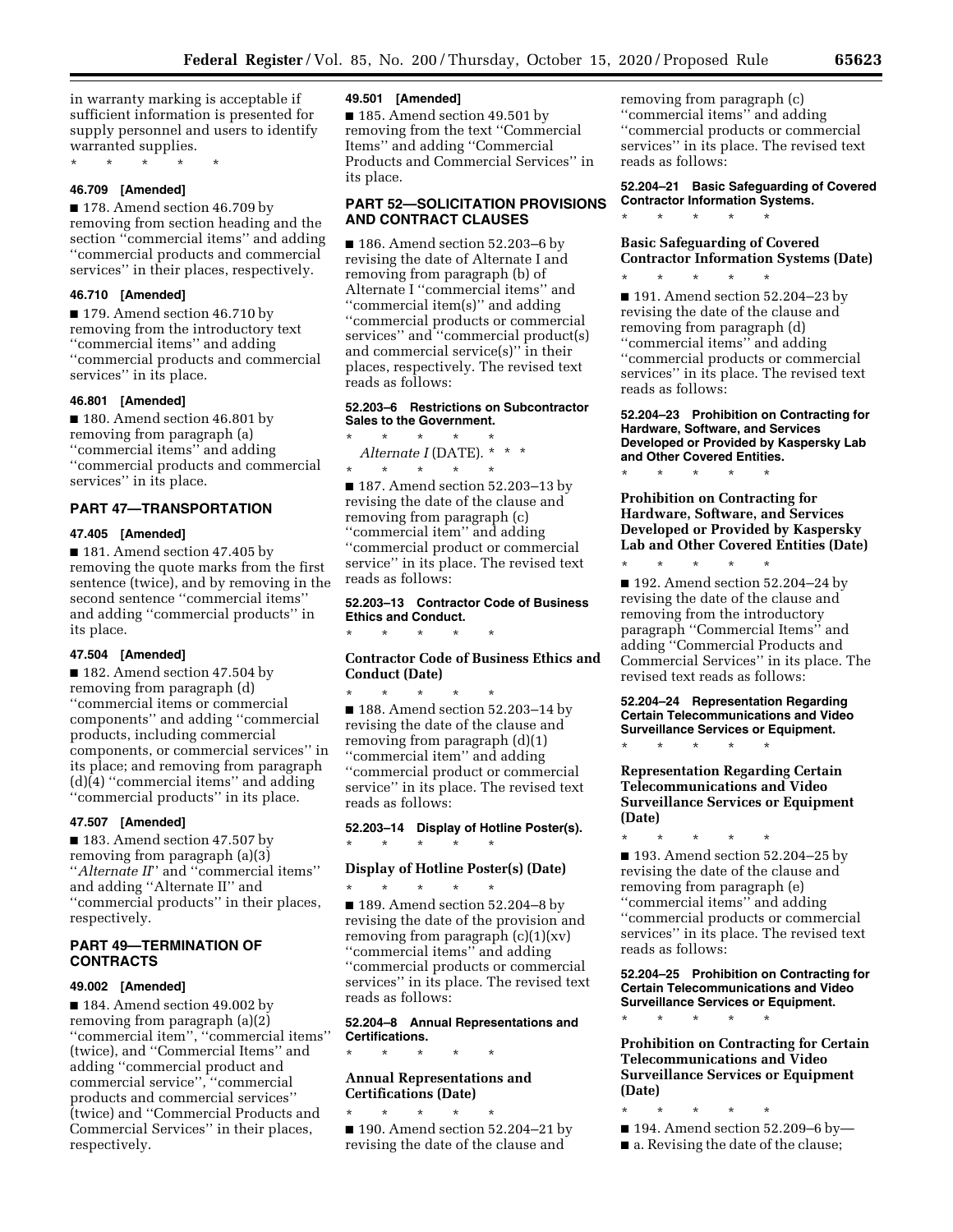■ b. Revising the defined term ''Commercially available off-the-shelf (COTS)'' to read ''Commercially available off-the-shelf (COTS) item'', and removing ''item, as used'' and adding '', as used'' in its place;

■ c. Removing from paragraph (a)(1)(i) ''commercial item (as defined in paragraph (1) of the definition in'' and adding ''commercial product (as defined in paragraph (1) of the definition of "commercial product" in" in its place; and

■ d. Removing from paragraph (e) ''commercial items'' and adding ''commercial products or commercial services'' in its place.

The revised text reads as follows:

**52.209–6 Protecting the Government's Interest When Subcontracting With Contractors Debarred, Suspended, or Proposed for Debarment.** 

**Protecting the Government's Interest When Subcontracting With Contractors Debarred, Suspended, or Proposed for Debarment (Date)** 

\* \* \* \* \*

\* \* \* \* \*

■ 195. Amend section 52.209-13 by revising the date of the provision and removing from paragraph (a) ''commercial items as defined at FAR 2.101'' and adding ''commercial products and commercial services as defined in Federal Acquisition Regulation 2.101'' in its place. The revised text reads as follows:

#### **52.209–13 Violation of Arms Control Treaties or Agreements—Certification.**  \* \* \* \* \*

# **Violation of Arms Control Treaties or Agreements—Certification (Date)**

\* \* \* \* \*

■ 196. Amend section 52.210–1 by—

■ a. Revising the date of the clause;

■ b. Revising paragraph (a);

■ c. Revising the introductory text of paragraph (b);

■ d. Removing from the introductory text of paragraph (b)(1) ''commercial items or, to the extent commercial items'' and adding ''commercial products, commercial services, or, to the extent commercial products'' in its place; and

■ e. Removing from paragraph (b)(2) ''commercial items'' and adding ''commercial products, commercial services,'' in its place.

The revised text reads as follows:

# **52.210–1 Market Research.**

\* \* \* \* \*

# **Market Research (Date)**

(a) Definition. As used in this clause—

*Commercial product, commercial service,* and *nondevelopmental item*  have the meaning contained in Federal Acquisition Regulation (FAR) 2.101.

(b) Before awarding subcontracts for other than commercial acquisitions, where the subcontracts are over the simplified acquisition threshold, as defined in FAR 2.101 on the date of subcontract award, the Contractor shall conduct market research to— \* \* \* \* \*

■ 197. Amend section 52.212–1 by— ■ a. Removing from the section and clause headings ''Commercial Items'' and adding ''Commercial Products and Commercial Services'' in its place; ■ b. Revising the date of the provision; ■ c. Removing from paragraph (b)(8) ''FAR 52.212–3'' and adding ''Federal Acquisition Regulation (FAR) 52.212–3'' in its place;

■ d. Removing from paragraph (e) ''subpart 4.10 of the Federal Acquisition Regulation'' and ''commercial items'' and adding ''FAR subpart 4.10'' and ''commercial products or commercial services'' in their places, respectively; and

■ e. Removing from paragraph (l)(5) ''commercial items, the make and model of the item'' and adding ''commercial products, the make and model of the product'' in its place.

The revised text reads as follows:

## **52.212–1 Instructions to Offerors— Commercial Products and Commercial Services.**

\* \* \* \* \*

**Instructions to Offerors—Commercial products and Commercial Services (Date)** 

\* \* \* \* \* ■ 198. Amend section 52.212–2 by— ■ a. Removing from the section and clause headings ''Commercial Items'' and adding ''Commercial Products and Commercial Services'' in their places; and

■ b. Revising the date of the provision. The revised text reads as follows:

# **52.212–2 Evaluation—Commercial Products and Commercial Services.**  \* \* \* \* \*

# **Evaluation—Commercial Products and Commercial Services (Date)**

\* \* \* \* \* ■ 199. Amend section 52.212–3 by— ■ a. Removing from the section and clause headings ''Commercial Items'' and adding ''Commercial Products and Commercial Services'' in their places; ■ b. Revising the date of the provision; and

 $\blacksquare$  c. Removing from paragraph (b)(2) ''Commercial Items'' and adding

''Commercial Products and Commercial Services'' in its place.

The revised text reads as follows:

**52.212–3 Offeror Representations and Certifications—Commercial Products and Commercial Services.** 

**Offeror Representations and Certifications—Commercial Products and Commercial Services (Date)** 

\* \* \* \* \*

\* \* \* \* \* ■ 200. Amend section 52.212–4 by— ■ a. Removing from the section and clause headings ''Commercial Items'' and adding ''Commercial Products and Commercial Services'' in their places; ■ b. Revising the date of the clause;

■ c. Removing from paragraph (d) ''FAR'' and adding ''Federal Acquisition

Regulation (FAR)'' in its place; ■ d. Removing from paragraph (i)(6)(vii) ''32.608–2 of the Federal Acquisition Regulation'' and adding ''FAR 32.608– 2'' in its place;

■ e. Revising the date of Alternate I; ■ f. Removing from the introductory text of paragraph (i)(1)(ii)(A) of Alternate I ''commercial item at'' and adding ''commercial product at FAR'' in its place; and

■ g. Removing from paragraph (i)(6)(vii) of Alternate I ''32.608–2 of the Federal Acquisition Regulation'' and adding ''FAR 32.608–2'' in its place;

The revised text reads as follows:

# **52.212–4 Contract Terms and Conditions—Commercial Products and Commercial Services.**

\* \* \* \* \*

# **Contract Terms and Conditions— Commercial Products and Commercial Services (Date)**

\* \* \* \* \* Alternate I (Date). \* \* \*

\* \* \* \* \*

■ 201. Amend section 52.212–5 by— ■ a. Removing from the section and clause headings ''Commercial Items'' and adding ''Commercial Products and Commercial Services'' in its place;

■ b. Revising the date of the clause; ■ c. Removing from the introductory text of paragraph (a) ''commercial items'' and adding ''commercial products and commercial services'' in its place;

■ d. Removing from paragraph (a)(2) ''(JUL 2018)'' and adding ''(Date)'' in its place;

■ e. Removing from paragraph (a)(3) ''(AUG 2020)'' and adding ''(Date)'' in its place;

■ f. Removing from the introductory text of paragraph (b) ''commercial items'' and ''[Contracting Officer check as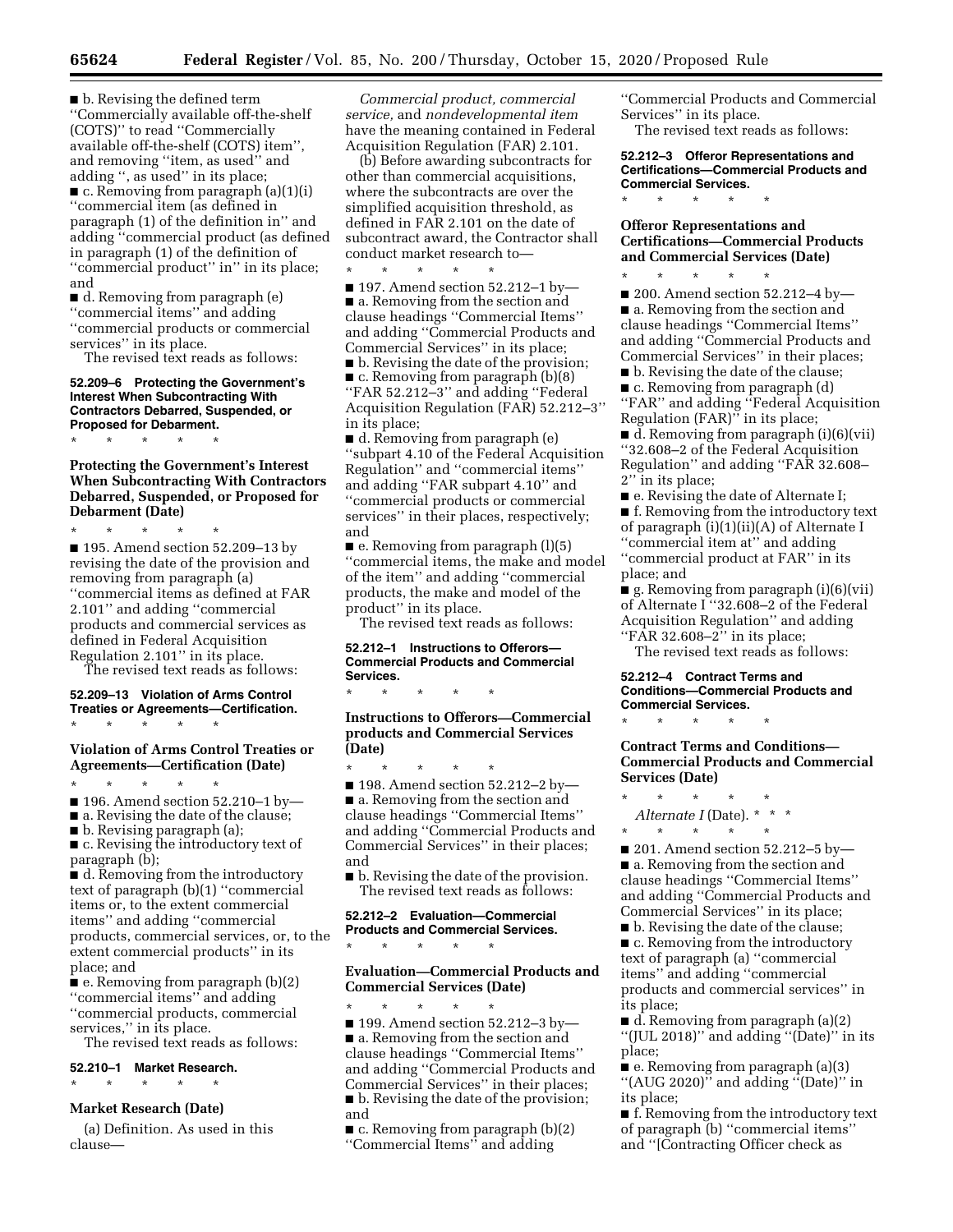appropriate.]'' and adding ''commercial products and commercial services'' and ''[*Contracting Officer check as appropriate.*]'' in their places,

respectively;

 $\blacksquare$  g. Removing from paragraph (b)(1) ''(OCT 1995)'' and adding ''(Date)'' in its place;

■ h. Removing from paragraph (b)(2) ''(JUN 2020)'' and adding ''(Date)'' in its place;

■ i. Removing from paragraph (b)(8)

" $($ JUN 2020 $)$ " and adding "(Date)" in its place;

■ j. Removing from paragraph (b)(17)(i) ''(JUN 2020)'' and adding ''(Date)'' in its place;

■ k. Removing from paragraph (b)(35)(i) ''(JAN 2019)'' and adding ''(Date)'' in its place;

■ l. Removing from paragraph (b)(36) ''(OCT 2015)'' and ''commercial items'' and adding ''(Date)'' and ''commercial services'' in their places, respectively; ■ m. Removing from paragraph (b)(48) ''(MAY 2014)'' and adding ''(Date)'' in its place;

■ n. Removing from paragraph (b)(49)(i) " $(MAY 2014)$ " and adding " $(Date)$ " in its place;

■ o. Removing from paragraph (b)(56) ''Commercial Items'' and ''(FEB 2002)'' and adding ''Commercial Products and Commercial Services'' and ''(Date)'' in their places, respectively;

 $\blacksquare$  p. Removing from paragraph (b)(57) ''Commercial Items'' and ''(JAN 2017)'' and adding ''Commercial Products and Commercial Services'' and ''(Date)'' in their places, respectively;

■ q. Removing from paragraph (b)(63)(i) ''(FEB 2006)'' and adding ''(Date)'' in its place;

■ r. Removing from paragraph

(b)(63)(iii) ''(FEB 2006)'' and adding ''(Date)'' in its place;

■ s. Removing from the introductory text of paragraph (c) ''commercial items'' and ''[Contracting Officer check as appropriate.]'' and adding ''commercial products and commercial services'' and ''[*Contracting Officer check as appropriate.*]'' in their places,

respectively; ■ t. Removing from the introductory text

of paragraph(e)(1) ''commercial items'' and adding ''commercial products or commercial services'' in its place; ■ u. Removing from paragraph (e)(1)(i)

''(JUN 2020)'' and adding ''(Date)'' in its place;

■ v. Removing from paragraph (e)(1)(iii) ''(JUL 2018)'' and adding ''(Date)'' in its place;

■ w. Removing from paragraph (e)(1)(iv) ''(AUG 2020)'' and adding ''(Date)'' in its place;

■ x. Removing from paragraph  $(e)(1)(xiii)(A)$  " $(JAN 2019)$ " and adding ''(Date)'' in its place;

■ y. Removing from paragraph  $(e)(1)(xvi)$  "(OCT 2015)" and adding "(Date)" in its place;

■ z. Removing from paragraph (e)(1)(xxii) ''(FEB 2006)'' and adding ''(Date)'' in its place;

■ aa. Removing from paragraph (e)(2) ''May include in its subcontracts for commercial items'' and adding ''may include in its subcontracts for commercial products and commercial services'' in its place;

■ bb. Revising the date of Alternate II; ■ cc. Removing from the introductory text of paragraph (e)(1) of Alternate II ''commercial items'' and adding

''commercial products or commercial services'' in its place;

■ dd. Removing from paragraph (e)(1)(ii)(A) of Alternate II ''(**JUN 2020**)'' and adding ''(Date)'' in its place; ■ ee. Removing from paragraph (e)(1)(ii)(C) of Alternate II" ( $\tilde{J}$ UL 2018)" and adding ''(Date)'' in its place; ■ ff. Removing from paragraph (e)(1)(ii)(D) of Alternate II ''(AUG 2020)'' and adding ''(Date)'' in its place; ■ gg. Removing from paragraph (e)(1)(ii)(L)(*1*) of Alternate II ''(JAN 2019)'' and adding ''(Date)'' in its place; ■ hh. Removing from paragraph (e)(1)(ii)(O) of Alternate II ''(OCT 2015)'' and adding ''(Date)'' in its place; and ■ ii. Removing from paragraph (e)(1)(ii)(U) of Alternate II ''(FEB 2006)'' and adding ''(Date)'' in its place.

The revised text reads as follows:

**52.212–5 Contract Terms and Conditions Required To Implement Statutes or Executive Orders—Commercial Products and Commercial Services.** 

\* \* \* \* \*

**Contract Terms and Conditions Required To Implement Statutes or Executive Orders—Commercial Products and Commercial Services (Date)** 

\* \* \* \* \* *Alternate II* (Date) \* \* \* \* \* \* \* \*

■ 202. Amend section 52.213–4 by— ■ a. Removing from the section and clause headings ''Commercial Items'' and adding ''Commercial Products and Commercial Services'' in their places; ■ b. Revising the date of the clause;

■ c. Removing from paragraph (a)(1)(ii) ''(JUL 2018)'' and adding ''(Date)'';

■ d. Removing from paragraph (a)(1)(iii) ''(AUG 2020)'' and adding ''(Date)''; ■ e. Removing from paragraph (a)(2)(vi) ''(DEC 2013)'' and adding ''(Date)'';

■ f. Removing from paragraph (a)(2)(viii) ''Commercial Items'' and ''(AUG 2020)'' and adding ''Commercial Products and Commercial Services'' and ''(Date)'' in their places, respectively;

■ g. Removing from paragraph  $(b)(1)(viii)(A)$  "(JAN 2019)" and adding ''(Date)'';

■ h. Removing from paragraph

 $(b)(1)(xvi)$  "(MAY 2014)" and adding ''(Date)'';

 $\blacksquare$  i. Removing from paragraph  $(b)(1)(xxi)$ ''(FEB 2006)'' and adding ''(Date)'';

■ j. Removing from paragraph (b)(2)(i)

''(JUN 2016)'' and adding ''(Date)''; and

■ k. Removing from paragraph (b)(2)(ii)

''(JUN 2020)'' and adding ''(Date)''. The revised text reads as follows:

**52.213–4 Terms and Conditions— Simplified Acquisitions (Other Than Commercial Products and Commercial Services).** 

\* \* \* \* \*

**Terms and Conditions—Simplified Acquisitions (Other Than Commercial Products and Commercial Services) (Date)** 

\* \* \* \* \*

■ 203. Amend section 52.215–1 by— ■ a. Revising the date of the provision; and

 $\blacksquare$  b. Removing from paragraph  $(f)(11)(v)$ ''commercial items, the make and model of the item'' and adding ''commercial products, the make and model of the product'' in its place.

The revised text reads as follows:

**52.215–1 Instructions to Offerors— Competitive Acquisition.** 

\* \* \* \* \*

**Instructions to Offerors—Competitive Acquisition (Date)** 

\* \* \* \* \*

■ 204. Amend section 52.215-14 by-

■ a. Revising the date of the clause; and

■ b. Removing from paragraph (c)

''commercial items'', and adding ''commercial products and commercial

services'' in its place. The revised text reads as follows:

**52.215–14 Integrity of Unit Prices.** 

# **Integrity of Unit Prices (Date)**

\* \* \* \* \*

\* \* \* \* \*

■ 205. Amend section 52.215–20 by— ■ a. Revising the date of the provision; and

■ b. Removing from paragraph (a)(1)(ii) ''*Commercial item*'' and ''commercial item'' and adding ''*Commercial product and commercial service*'' and ''commercial product and commercial

service'' in their places, respectively. The revised text reads as follows:

**52.215–20 Requirements for Certified Cost or Pricing Data and Data Other Than Certified Cost or Pricing Data.** 

\* \* \* \* \*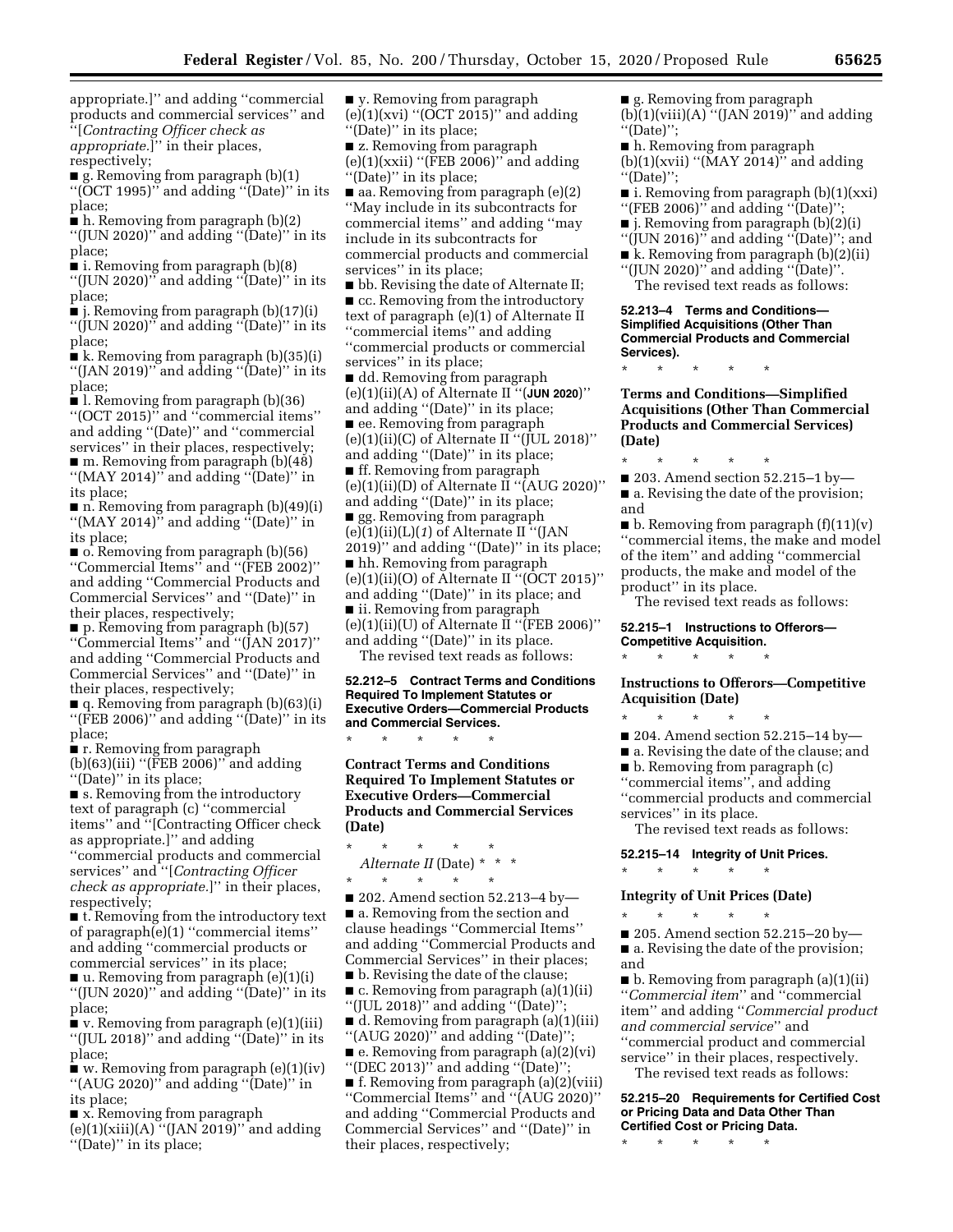**Requirements for Certified Cost or Pricing Data and Data Other Than Certified Cost or Pricing Data (Date)** 

\* \* \* \* \*

■ 206. Amend section 52.215-21 by-

■ a. Revising the date of the clause; ■ b. Removing from the introductory text of paragraph (a)(1)(ii) ''*commercial items*'' and adding ''*commercial products or commercial services*'' in its place;

■ c. Removing from paragraph (a)(1)(ii)(A)(*1*) ''commercial item'' and adding ''commercial product or commercial service'' in its place;

■ d. Removing from paragraph  $(a)(1)(ii)(A)(2)$  "commercial item to a contract or subcontract for the acquisition of an item other than a commercial item'' and adding ''commercial product or commercial service, to a contract or subcontract for the acquisition of other than a commercial product or commercial service'' in its place;

■ e. Redesignating paragraph (a)(1)(ii)(*B*) as  $(a)(1)(ii)(B)$ ; and

■ f. Removing from paragraph  $(a)(1)(ii)(B)$  "commercial item" and adding ''commercial product and commercial service'' in its place. The revised text reads as follows:

#### **52.215–21 Requirements for Certified Cost or Pricing Data and Data Other Than Certified Cost or Pricing Data— Modifications.**

\* \* \* \* \*

**Requirements for Certified Cost or Pricing Data and Data Other Than Certified Cost or Pricing Data— Modifications (Date)** 

\* \* \* \* \*

■ 207. Amend section 52.216–2 by— ■ a. Revising the date of the clause; and ■ b. Removing from paragraph (a) ''commercial item'' and adding ''commercial product'' in its place.

The revised text reads as follows:

# **52.216–2 Economic Price Adjustment— Standard Supplies.**

 $\star$   $\star$ 

# **Economic Price Adjustment—Standard Supplies (Date)**

\* \* \* \* \* ■ 208. Amend section 52.216-3 by-■ a. Revising the date of the clause; and ■ b. Removing from paragraph (a) ''commercial item'' and adding ''commercial product'' in its place. The revised text reads as follows:

### **52.216–3 Economic Price Adjustment— Semistandard Supplies.**

\* \* \* \* \*

**Economic Price Adjustment— Semistandard Supplies (Date)** 

\* \* \* \* \* ■ 209. Amend section 52.216–29 by— ■ a. Removing from the section and clause headings ''Non-Commercial Item'' and adding ''Other Than Commercial'' in their places; and ■ b. Revising the date of the provision.

The revised text reads as follows:

### **52.216–29 Time-and-Materials/Labor-Hour Proposal Requirements—Other Than Commercial Acquisition With Adequate Price Competition.**

\* \* \* \* \*

**Time-and-Materials/Labor-Hour Proposal Requirements—Other Than Commercial Acquisition With Adequate Price Competition (Date)** 

\* \* \* \* \* ■ 210. Amend section 52.216-30 by-■ a. Removing from the section and clause headings ''Non-Commercial Item'' and adding ''Other Than Commercial'' in their places;

■ b. Revising the date of the provision; and

■ c. Removing from paragraph (d) ''commercial item at 2.101'' and adding '' ''commercial service'' at Federal Acquisition Regulation 2.101'' in its place.

The revised text reads as follows:

### **52.216–30 Time-and-Materials/Labor-Hour Proposal Requirements—Other Than Commercial Acquisition without Adequate Price Competition.**

\* \* \* \* \* **Time-and-Materials/Labor-Hour Proposal Requirements—Other Than Commercial Acquisition without Adequate Price Competition (Date)** 

\* \* \* \* \* ■ 211. Amend section 52.216–31 by— ■ a. Removing from the section and clause headings ''Commercial Item Acquisition'' and adding ''Commercial Acquisition'' in its place; and

■ b. Revising the date of the provision. The revised text reads as follows:

**52.216–31 Time-and-Materials/Labor-Hour Proposal Requirements—Commercial Acquisition.** 

\* \* \* \* \*

# **Time-and-Materials/Labor-Hour Proposal Requirements—Commercial Acquisition (Date)**

\* \* \* \* \*

■ 212. Amend section 52.219–9 by—

■ a. Revising the date of the clause; ■ b. Removing from paragraph (b) the defined term ''Commercial item''; ■ c. Removing from the defined term ''Commercial plan'' ''commercial items'' and adding ''commercial products and commercial services'' in its place; ■ d. Adding, in alphabetical order, the definitions ''Commercial product'' and ''Commercial service'';

■ e. Removing from paragraph (g) ''commercial items'' and ''commercial item'' and adding ''commercial products and commercial services'' and ''commercial product or commercial service'' in their places; and ■ f. Removing from paragraph (j) ''52.212–5'', ''Commercial Items'' (twice), ''commercial item'', and ''52.244–6'' and adding ''FAR 52.212– 5'', ''Commercial Products and Commercial Services'' (twice), ''commercial product or commercial service", and "FAR 52.244-6" in their

places, respectively. The added and revised text reads as

follows:

**52.219–9 Small Business Subcontracting Plan.** 

**Small Business Subcontracting Plan (Date)** 

\* \* \* \* \*

\* \* \* \* \*

(b) \* \* \*

*Commercial product* means a product that satisfies the definition of ''commercial product'' in Federal

Acquisition Regulation (FAR) 2.101. *Commercial service* means a service that satisfies the definition of

''commercial service'' in FAR 2.101. \* \* \* \* \*

- 213. Amend section 52.222–50 by—
- a. Revising the date of the clause; and

■ b. In the defined term "Commercially available off-the-shelf (COTS) item'' in paragraph (a), removing ''means'' in the introductory paragraph, and revising paragraph (1)(i).

The revised text reads as follows:

**52.222–50 Combating Trafficking in Persons.** 

\* \* \* \* \*

**Combating Trafficking in Persons (Date)** 

\* \* \* \* \*

(a) \* \* \* (1) Means any item of supply (including construction material) that is- (i) A commercial product (as defined in paragraph (1) of the definition of

''commercial product'' at Federal Acquisition Regulation (FAR) 2.101;

- \* \* \* \* \* ■ 214. Amend section 52.222–54 by—
- a. Revising the date of the clause;

■ b. In the defined term "Commercially available off-the-shelf (COTS) item'' in paragraph (a), revising paragraph (1)(i); and

■ c. Removing from paragraph (e)(1)(i) ''Commercial or noncommercial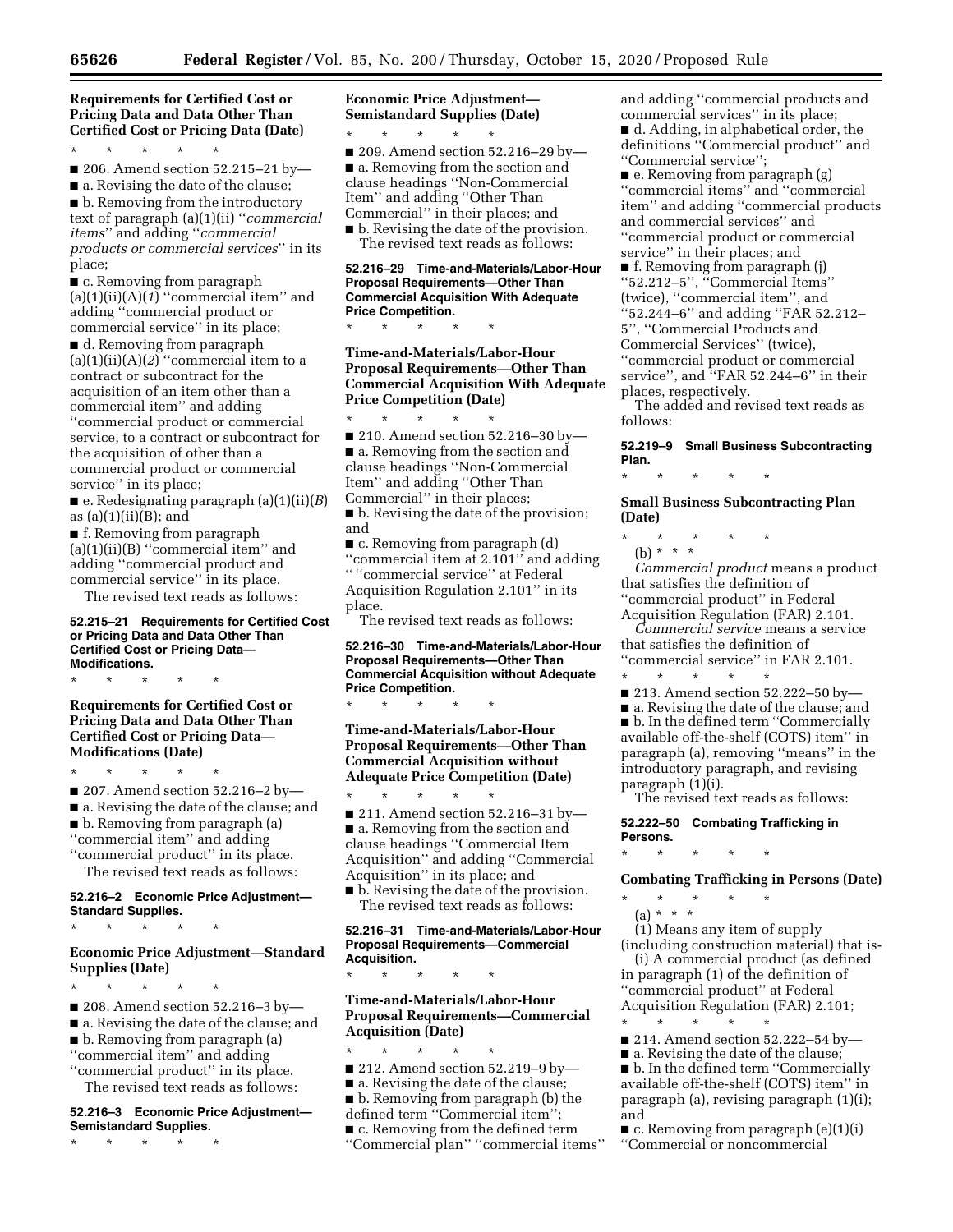services'' and adding ''Services'' in its place.

The revised text reads as follows:

#### **52.222–54 Employment Eligibility Verification.**  \* \* \* \* \*

**Employment Eligibility Verification (Date)** 

\* \* \* \* \*

- (a) \* \* \*
- $(1) * * * *$

(i) A commercial product (as defined in paragraph (1) of the definition of ''commercial product'' at Federal Acquisition Regulation (FAR) 2.101; \* \* \* \* \*

■ 215. Amend section 52.225–1 by— ■ a. Revising the date of the clause; and ■ b. In the defined term "Commercially available off-the-shelf (COTS) item'' in paragraph (a), revising paragraph (1)(i). The revised text reads as follows:

**52.225–1 Buy American—Supplies.** 

# **Buy American—Supplies (Date)**

\* \* \* \* \*

\* \* \* \* \*

- (a) \* \* \*
- $(1) * * * *$

(i) A commercial product (as defined in paragraph (1) of the definition of ''commercial product'' at Federal Acquisition Regulation (FAR) 2.101; \* \* \* \* \*

■ 216. Amend section 52.225–3 by—

■ a. Revising the date of the clause; and ■ b. In the defined term "Commercially available off-the-shelf (COTS) item'' in paragraph (a), revising paragraph (1)(i).

The revised text reads as follows:

#### **52.225–3 Buy American—Free Trade Agreements—Israeli Trade Act.**  \* \* \* \* \*

**Buy American—Free Trade Agreements—Israeli Trade Act (Date)** 

- \* \* \* \* \*
- (a) \* \* \*
- $(1) * * * *$

(i) A commercial product (as defined in paragraph (1) of the definition of ''commercial product'' at Federal Acquisition Regulation (FAR) 2.101;

- \* \* \* \* \*
- 217. Amend section 52.225-9 by-

■ a. Revising the date of the clause;

■ b. In the defined term ''Commercially available off-the-shelf (COTS) item'' in paragraph (a), revising paragraph (1)(i); and

■ c. Removing from paragraph (b)(2) ''commercial item'' and adding

''commercial product'' in its place.

The revised text reads as follows:

**52.225–9 Buy American—Construction Materials.**  \* \* \* \* \*

**Buy American—Construction Materials (Date)** 

- \* \* \* \* \*
	- (a) \* \* \*
	- $(1) * * * *$

(i) A commercial product (as defined in paragraph (1) of the definition of ''commercial product'' at Federal Acquisition Regulation (FAR) 2.101;  $\star$   $\qquad$   $\star$   $\qquad$   $\star$   $\qquad$   $\star$ 

■ 218. Amend section 52.225-11 by-

■ a. Revising the date of the clause; ■ b. In the defined term "Commercially available off-the-shelf (COTS) item'' in paragraph (a), revising paragraph (1)(i); and

 $\blacksquare$  c. Removing from paragraph (b)(3) ''commercial item'' and adding

''commercial product'' in its place. The revised text reads as follows:

**52.225–11 Buy American—Construction Materials Under Trade Agreements.**  \* \* \* \* \*

**Buy American—Construction Materials Under Trade Agreements (Date)** 

- \* \* \* \* \*
- (a) \* \* \*
- $(1) * * * *$

(i) A commercial product (as defined in paragraph (1) of the definition of ''commercial product'' at Federal Acquisition Regulation (FAR) 2.101;  $\star$   $\qquad$   $\star$   $\qquad$   $\star$   $\qquad$   $\star$ 

- 219. Amend section 52.232–7 by—
- a. Revising the date of the clause;

 $\blacksquare$  b. Removing from paragraph  $(b)(2)$ ''commercial item at 2.101'' and adding ''commercial product or commercial service in Federal Acquisition Regulation (FAR) 2.101'' in its place. The revised text reads as follows:

**52.232–7 Payments Under Time-and-Materials and Labor-Hour Contracts.** 

\* \* \* \* \*

# **Payments Under Time-and-Materials and Labor-Hour Contracts (Date)**

\* \* \* \* \*

■ 220. Amend section 52.232-16 by-■ a. Revising the date of the clause; ■ b. Removing from the introductory text of paragraph (j)(5) ''commercial item'' and adding ''commercial product or commercial service'' in its place; and ■ c. Removing from paragraph (j)(5)(i) ''commercial item purchase that meets the definition and standards for acquisition of commercial items in FAR Parts'' and adding ''commercial product or commercial service purchase that meets the definition and standards for acquisition of commercial products and

commercial services in FAR parts'' in its place.

The revised text reads as follows:

#### **52.232–16 Progress Payments.**

\* \* \* \* \*

\* \* \* \* \*

# **Progress Payments (Date)**

■ 221. Amend section 52.232-29 by-■ a. Removing from the section and clause headings ''Commercial Items'' and adding ''Commercial Products and Commercial Services'' in their places; ■ b. Revising the date of the clause; and ■ c. Removing from paragraph (b) ''52.212–4, Contract Terms and Conditions—Commercial Items'' and adding ''Federal Acquisition Regulation (FAR) 52.212–4, Contract Terms and Conditions-Commercial Products and Commercial Services'' in its place; and ■ d. Removing from paragraph (h)

- ''52.232–31'' and adding ''FAR 52.232– 31'' in its place.
- The revised text reads as follows:

# **52.232–29 Terms for Financing of Purchases of Commercial Products and Commercial Services.**

\* \* \* \* \*

# **Terms for Financing of Purchases of Commercial Products and Commercial Services (Date)**

\* \* \* \* \* ■ 222. Amend section 52.232–30 by— ■ a. Removing from the section and clause headings ''Commercial Items'' and adding ''Commercial Products and Commercial Services'' in their places; ■ b. Revising the date of the clause; and ■ c. Removing from paragraph (g) ''52.212–4, Contract Terms and Conditions—Commercial Items'' and adding ''Federal Acquisition Regulation 52.212–4, Contract Terms and Conditions-Commercial Products and Commercial Services'' in its place.

The revised text reads as follows:

**52.232–30 Installment Payments for Commercial Products and Commercial Services.** 

\* \* \* \* \*

# **Installment Payments for Commercial Products and Commercial Services (Date)**

\* \* \* \* \* ■ 223. Amend section 52.232–31 by— ■ a. Revising the date of the provision; and

■ b. Removing from paragraph (a) ''Commercial Items, at 52.232–29'' and adding ''Commercial Products and Commercial Services, at Federal Acquisition Regulation (FAR) 52.232– 29'' in its place; and

■ c. Removing from paragraph (b)

''52.232–29, Terms for Financing of